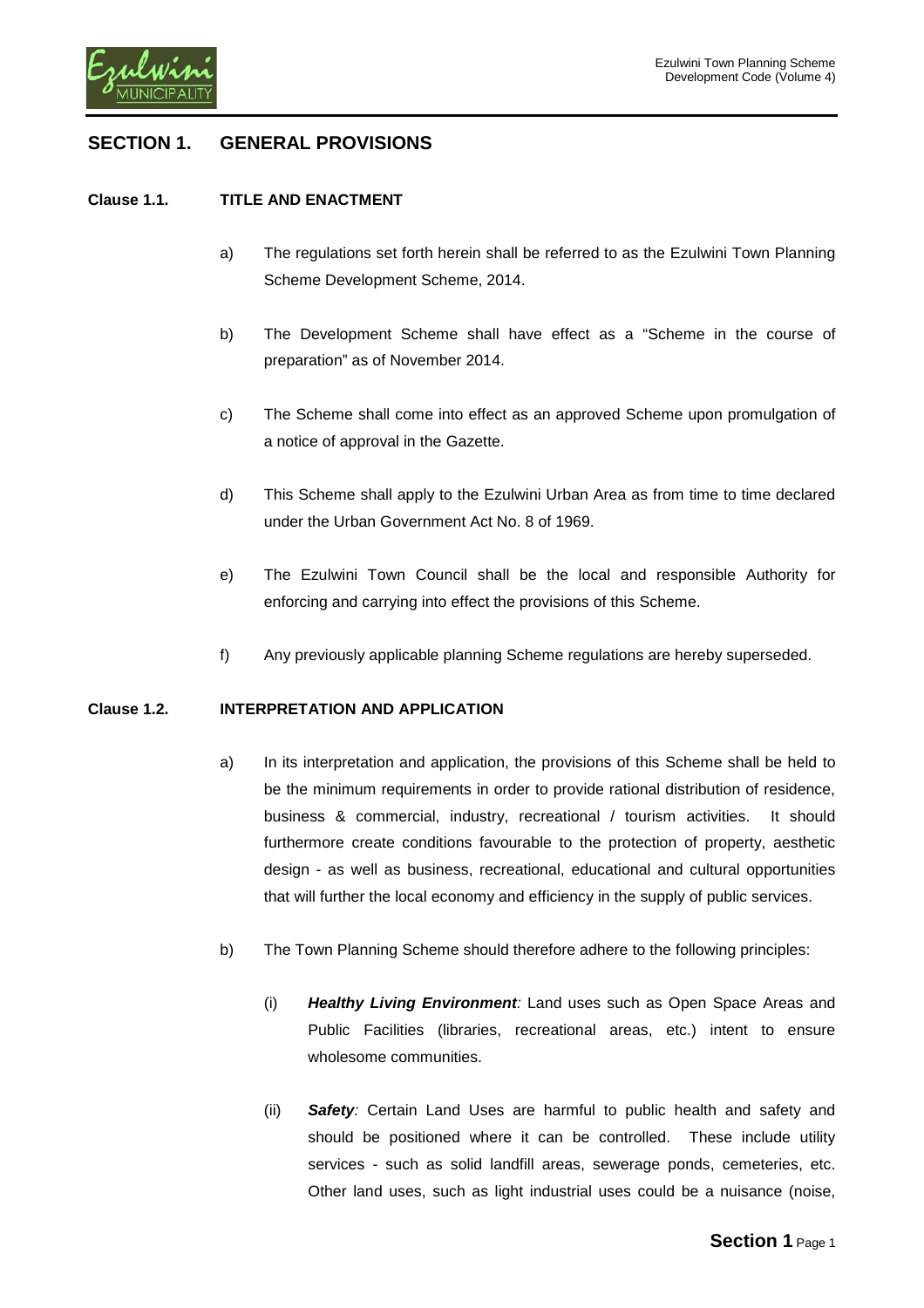

pollution, etc.) and should be separated from sensitive areas, such as residential and recreational / tourism areas.

- (iii) *Conservation:* Certain environmentally sensitive and pristine areas, as well as historical buildings need to be conserved for future generations and at the same time provide relief from continual densification within the urban area.
- (iv) *Order:* An effective land use arrangement ensures a harmonic, organised and logical urban setting. Non-compatible land uses should be separated, thus protecting residents, as well as property value.
- (v) *Amenity & Convenience:* Provision and proximity of facilities and services are required to ensure the perception of safety, comfort and convenience within specifically residential areas.
- (vi) *Efficiency and Economy:* Effective Land Use Management maximise the use of Infrastructure.
- (vii) *General Welfare:* This applies to the various sectors and land uses within the jurisdiction area of the Ezulwini Town Council. Good land use management can benefit the whole community, should it be resident, entrepreneur or visitor, through the creation of a healthy and safe environment and by ensuring that adequate provision has been made for all the necessary services and facilities. The character of respective districts, suitability of each district for the uses permitted and stability of districts in terms of land values have to be considered during the land use management process
- c) Wherever the requirements of this Scheme are at variance with the requirements of any other adopted regulations, by-laws, deeds restrictions or covenants, the most restrictive or that imposing the highest standards, shall govern.
- d) In the case where the Zoning Map or Development Scheme is at variance or in disagreement with the Structure Plan Map or text, the Zoning Map(s) and/or Development Scheme shall govern.
- e) Any building and land shall be used and all buildings shall be erected, moved, altered, or enlarged in conformity with this Scheme.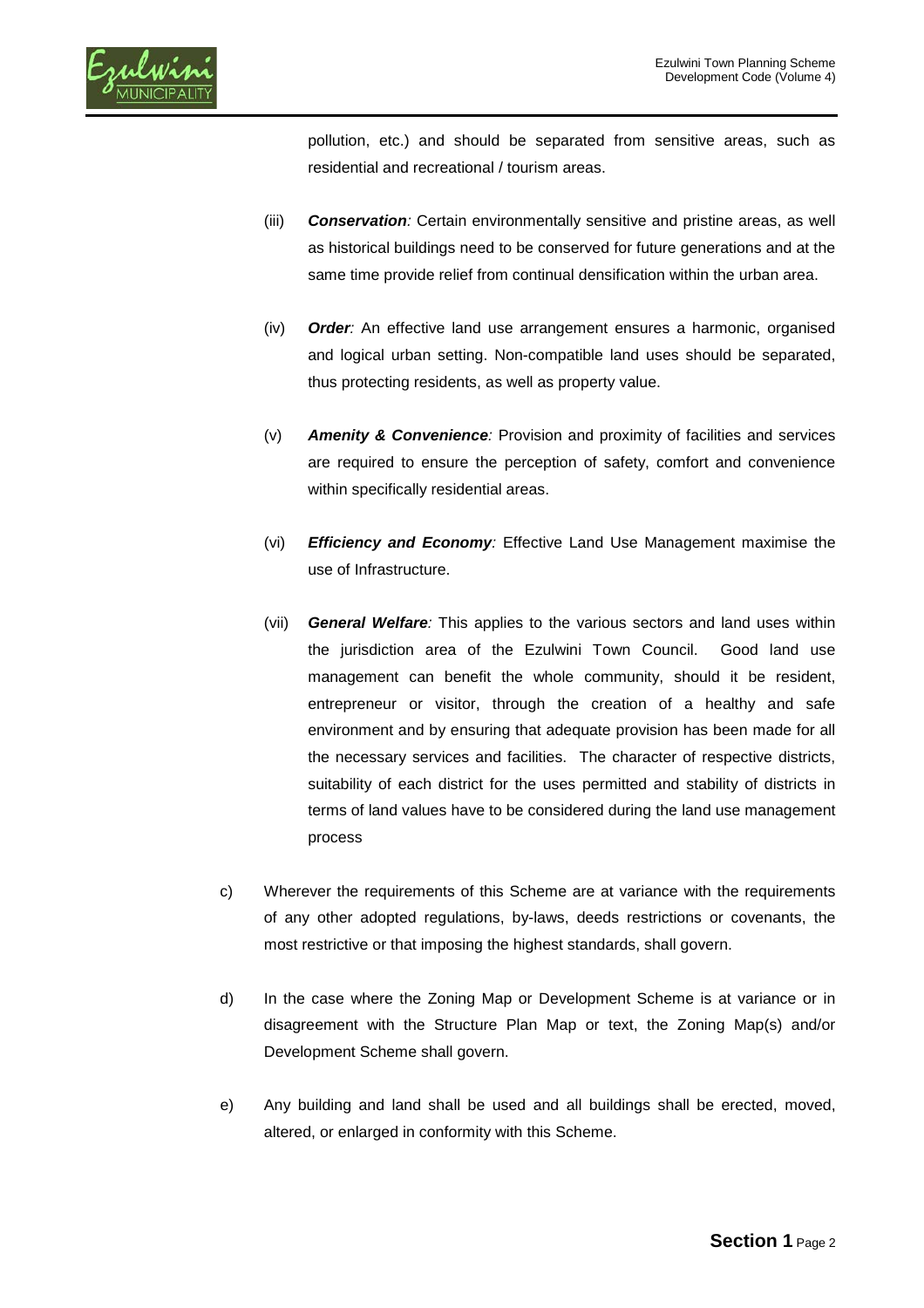f) If any section or provision of this Scheme, or any boundary of any district on the Zoning Map(s) adopted under this Scheme, is decided by the courts to be invalid, that decision shall not affect the validity of the regulation and the Zoning Map(s) as a whole, or any part of the regulations or maps, other than the part determined to be invalid.

# **Clause 1.3. REVISION OF THE SCHEME**

a) The Scheme shall be reviewed at 5-year intervals, as provided for by the Town Planning Act of 1961 Section 21(4).

# **Clause 1.4. AMENDMENTS**

- a) As provided in the Town Planning Act of 1961 (Section 21), the Scheme may from time to time be amended in any part or all of the provisions and the Zoning Map(s) adopted in the Scheme.
- b) Proposed amendments to the Scheme and application for Planned Unit Development proposals under Section 19 shall be submitted to the Ezulwini Town Council.
- c) Amendment to the Scheme or the Zoning Map(s) shall be in accordance with Section 19 of the Town Planning Act of 1961.
- d) The hearing notice shall include a general summary of the proposed amendment to the Scheme and the boundaries of any property included in the proposed amendment to the Zoning Map(s).
- e) A notice of the proposed amendment including a general summary of the proposal shall be noticeably displayed and maintained on the property involved twenty-one (21) days prior to the public hearing.
- f) The Ezulwini Town Council shall give additional notice of the hearing, as it shall deem feasible and practicable.

### **Clause 1.5. VARIANCES**

a) The Ezulwini Town Council may in specific cases authorize such *VARIANCE* from the provisions of this Scheme as will not be contrary to the public interest where,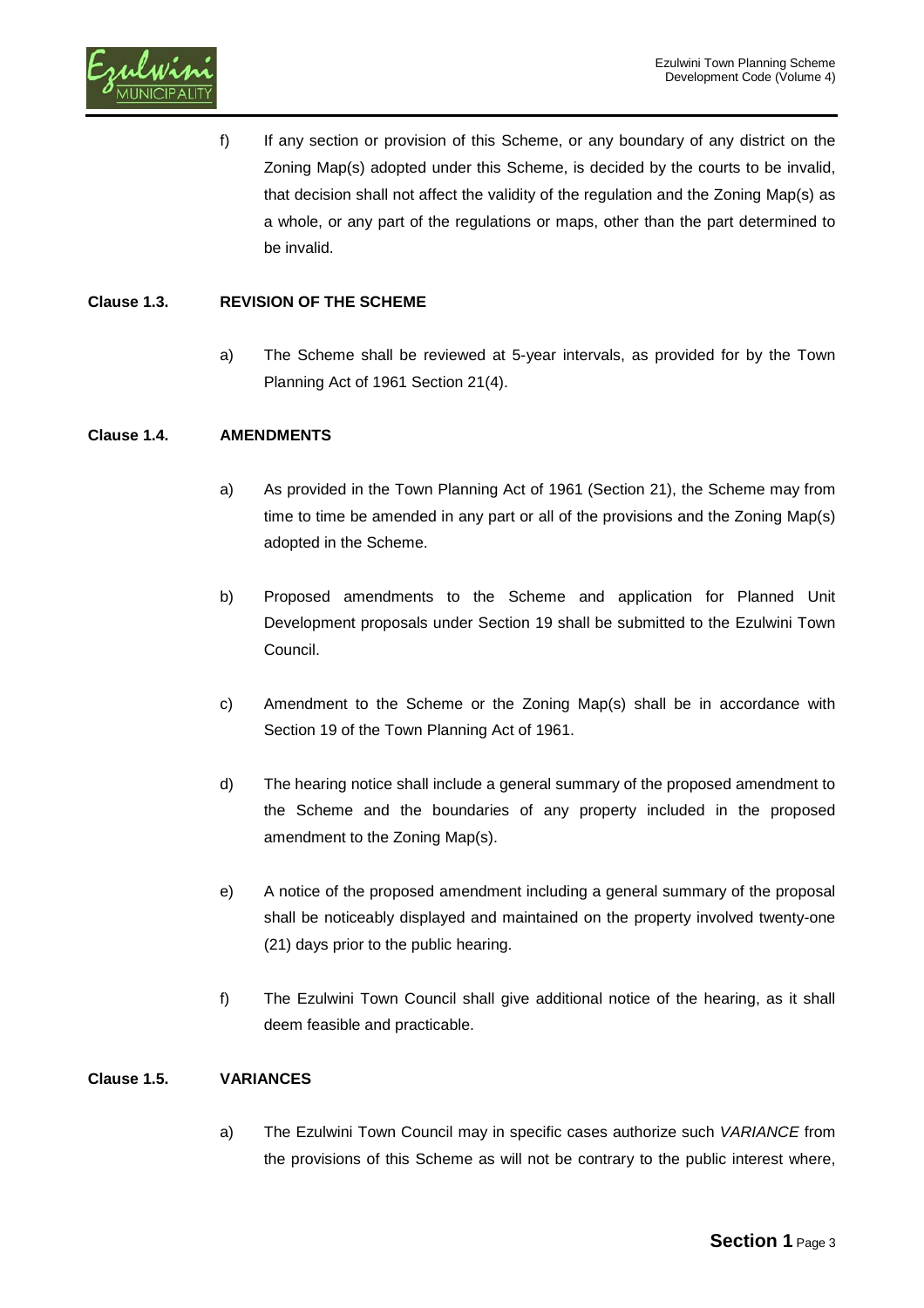owing to special conditions, a literal enforcement of the provisions would result in unnecessary hardship.

- b) A *VARIANCE* is authorized only for Building Height, Number of Stories, Setbacks, Plot Coverage, Floor Area Ratio and Parking Requirements.
- c) Under no circumstances shall the Town Council grant a *VARIANCE* to allow a use not permissible or any use expressly or by implication prohibited under the regulations of this Scheme in the district involved.
- d) No application for a *VARIANCE* shall be processed until the application is complete and all required fees are paid in accordance with the applicable fee schedule.
- e) A *VARIANCE* from the provisions of this Scheme shall not be granted by the Town Council unless and until a written Application (Application Form to be obtained from the Ezulwini Town Council) for a *VARIANCE* is submitted demonstrating:
	- (i) That special conditions and circumstances exist, which are peculiar to the land or building involved and which are not applicable to other lands or buildings in the same district;
	- (ii) That literal interpretation of the provisions of this Scheme would deprive the applicant of rights commonly enjoyed by other properties in the same district under the terms of this Scheme;
	- (iii) That the special conditions and circumstances do not result from the actions of the applicant;
	- (iv) That granting the *VARIANCE* requested will not confer on the applicant any special privilege that is denied by this Scheme to other lands or buildings in the same district; and
	- (v) Neither a non-conforming use of neighbouring lands or buildings in the same district nor any permitted or non-conforming use of lands or buildings in other districts shall be considered grounds for the issuance of a *VARIANCE*.
- f) Where an application is made to the authority for a *VARIANCE*, it will not be granted until the following provisions are met: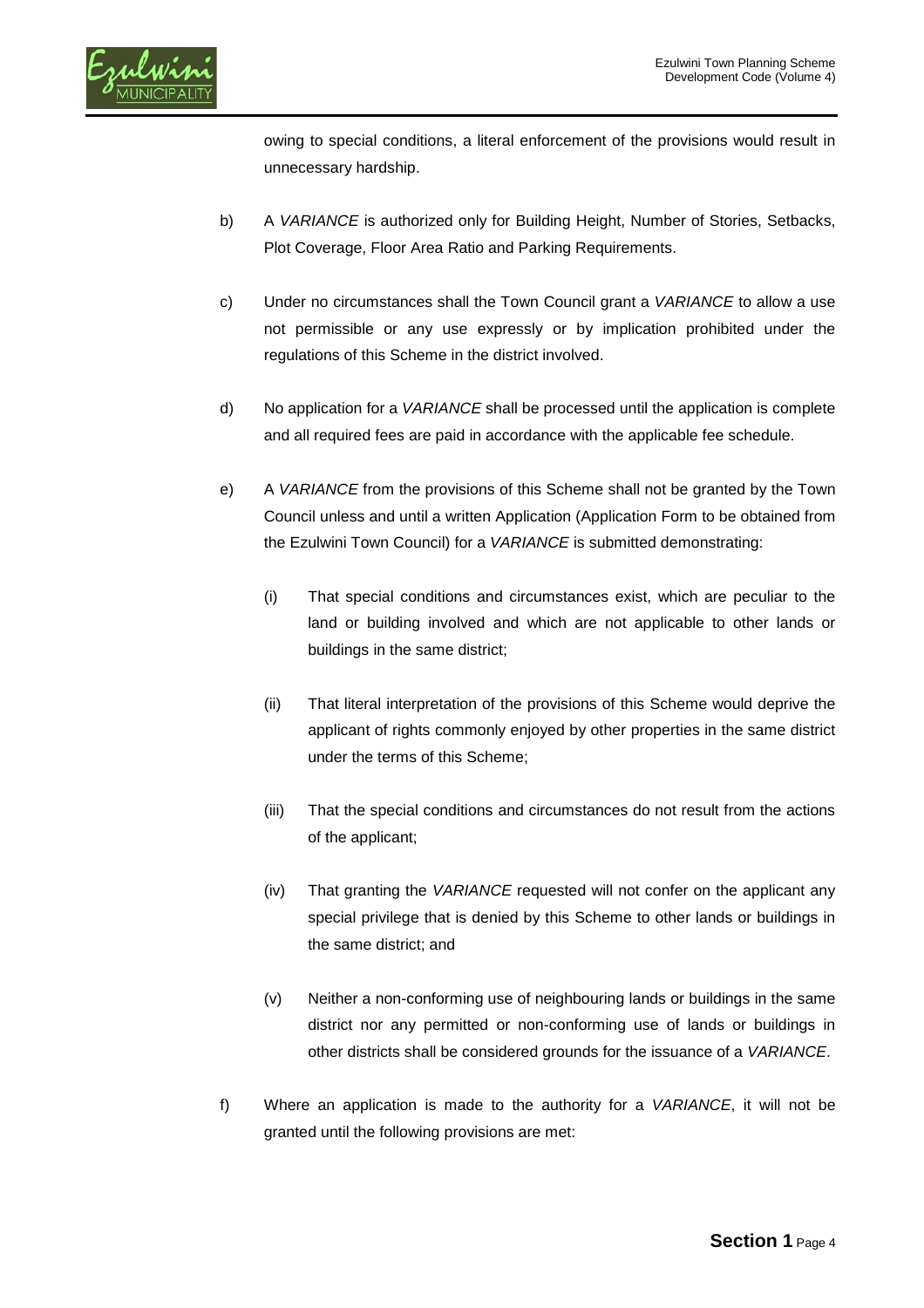

- (i) A written application for a *VARIANCE* is submitted indicating the section of this Scheme under which the VARIANCE is sought and stating the grounds on which it is requested (Standard Application Forms and Requirements to be obtained from the Ezulwini Town Council);
- (ii) After having ensured that the application meets the requirements of Section (i) the Applicant shall cause to be published a notice in a local newspaper circulating in the country, at least once during each of two successive weeks, to the effect that a request for a *VARIANCE* has been submitted for approval, that copies of the application, plans and other relevant matters may be inspected at the Town Council Offices and that objections to the application may be lodged with the Town Council at any time within twentyone (21) days of last publication of said notice;
- (iii) A notice of the proposed *VARIANCE* including a general summary of the proposal shall be conspicuously displayed and maintained by the Applicant, on the property involved, for a period of twenty-one (21) days prior to the final day of which objections may be lodged as specified in Clause (g) below. (A Standard Advertisement Board should be obtained from the Ezulwini Town Council for this purpose);
- (iv) The applicant is to give a Written Notice to Owners of Plots that to which the applicant relates and to such other persons as the Town Council shall deem to be affected.
- (v) The applicant shall also submit an Affidavit (standard format to be obtained from the Ezulwini Town Council) declaring that the application was advertised in accordance with this Scheme
- g) Every owner or occupier of immovable property within the area on which this Scheme has effect or any other person having a sufficient interest therein shall have a right of objection to the *VARIANCE*, provided that any objection shall be in writing and shall set out the grounds of objection and be lodged within the period as stated in Section (f) above.
- h) Upon expiry of the period for lodging objections, the Town Council shall consider an application under this section, along with the objections received and provide opportunities to the person or body to be heard in person or be represented by a legal practitioner admitted in practice in Swaziland, if so desired by any person or body who submitted the objections.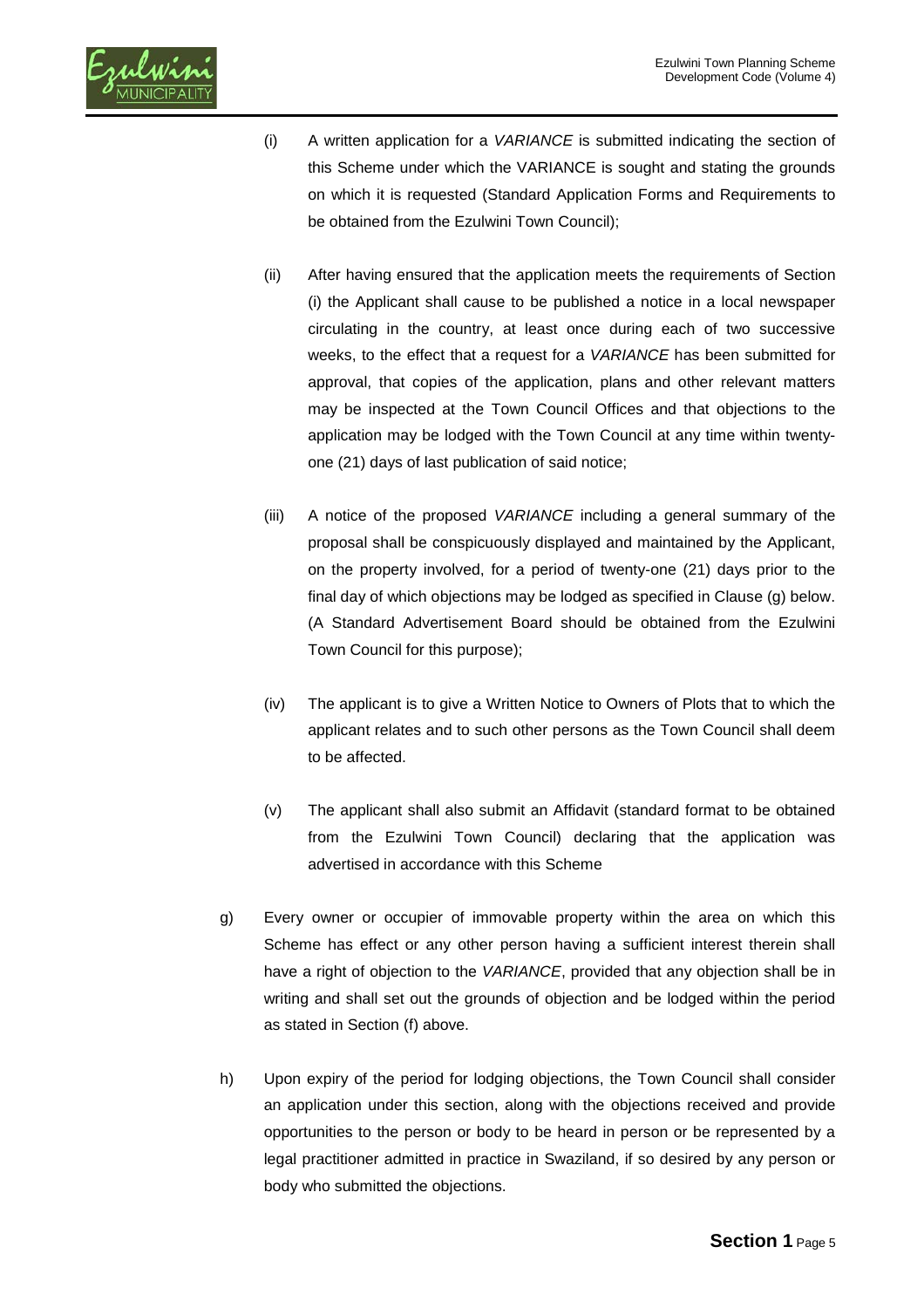

- i) Not later than fourteen (14) days before its meeting under this section, the Town Council shall send, through the post, a notification to the applicant and the person who has made representations or objections of the date, time and place of the meeting, at which the application shall be considered.
- j) Notification of a meeting under Section (i) above shall inform the person or body in question that they may appear before the Town Council with their witness if any.
- k) The Town Council shall give additional notice of the application, as it shall deem feasible and necessary.
- l) The Town Council shall further ensure that the reasons set forth in the application justify the granting of the *VARIANCE* and that the *VARIANCE* is the minimum *VARIANCE* that will make possible the reasonable use of land or building.
- m) In granting any *VARIANCE*, the Town Council may prescribe appropriate conditions and safeguards in conformity with this Scheme, as it deems proper. Non-compliance with such conditions and safeguards - when made part of the terms under which the *VARIANCE* is granted - shall be deemed a violation and punishable under Section 22 of this Scheme.
- n) Failure to start construction or alteration within twenty-four (24) months of the date on which the *VARIANCE* is granted and to continue diligently until completion shall make the *VARIANCE* granted null and void, except where an extension of time has been granted in writing by the Town Council.

# **Clause 1.6. SPECIAL CONSENTS**

- a) Uses may be permitted by *SPECIAL CONSENT*, where specified, which would not be appropriate generally or without restriction throughout a particular zoning district, but which, if controlled as to its relationship and compatibility with the general neighbourhood would not be detrimental to public health, safety, order, comfort, convenience, prosperity, or general welfare of the district.
- b) The Town Council is empowered to hear and decide such *SPECIAL CONSENT(s)* as are specifically authorised by the provisions of this Scheme; to decide such questions as are involved in determining whether *SPECIAL CONSENT* should be granted; and to grant *SPECIAL CONSENT* with such conditions and safeguards as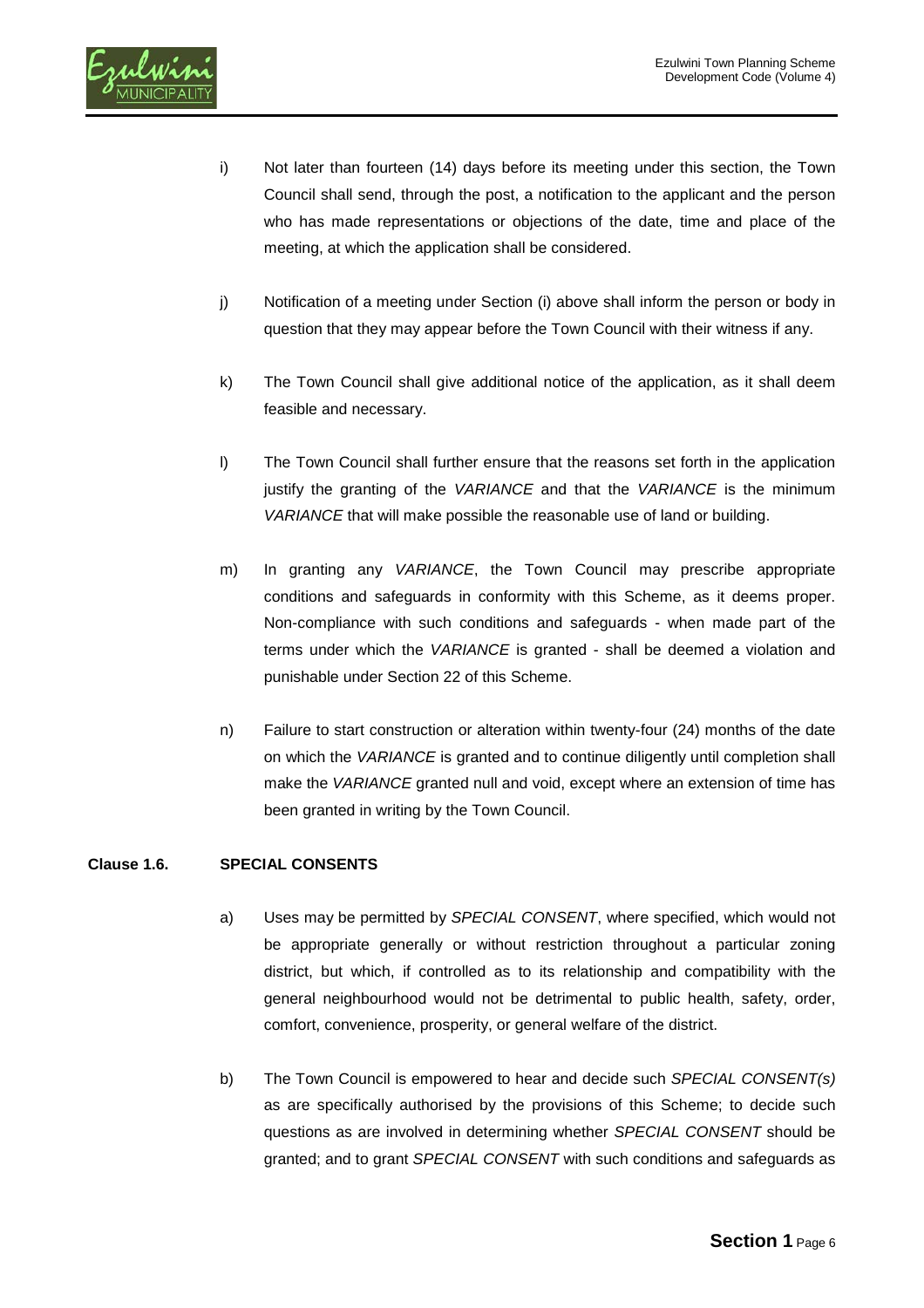

are appropriate or to deny *SPECIAL CONSENT* when not in harmony with the purpose and intent of the Scheme.

- c) No application for a *SPECIAL CONSENT* shall be processed until the application is complete and all required fees are paid in accordance with the applicable fee schedule.
- d) Where an application is made to the Authority for a *SPECIAL CONSENT*, it will not be granted until the following provisions are met:
	- (i) A written application for a *SPECIAL CONSENT* is submitted indicating the section of this Scheme under which the *SPECIAL CONSENT* is sought and stating the grounds on which it is requested (Standard Application Forms and Requirements to be obtained from the Ezulwini Town Council);
	- (ii) After having ensured that the application meets the requirements of Section (i) the Applicant shall cause to be published a notice in a local newspaper circulating in the country, at least once during each of two successive weeks, to the effect that a request for a *SPECIAL CONSENT* has been submitted for approval, that copies of the application, plans and other relevant matters may be inspected at the Town Council Offices and that objections to the application may be lodged with the Town Council at any time within twenty-one (21) days of last publication of said notice;
	- (iii) A notice of the proposed *SPECIAL CONSENT,* including a general summary of the proposal shall be conspicuously displayed and maintained by the Applicant on the property involved, for a period of twenty-one (21) days prior to the final day of which objections may be lodged as specified in Clause (e) below. (A Standard Advertisement Board to be obtained from the Ezulwini Town Council);
	- (iv) The applicant is to give a Written Notice to Owners of Plots that to which the applicant relates and to such other persons as the Town Council shall deem to be affected.
	- (v) The applicant shall also submit an Affidavit (standard format to be obtained from the Ezulwini Town Council), declaring that the application was advertised in accordance with this Scheme.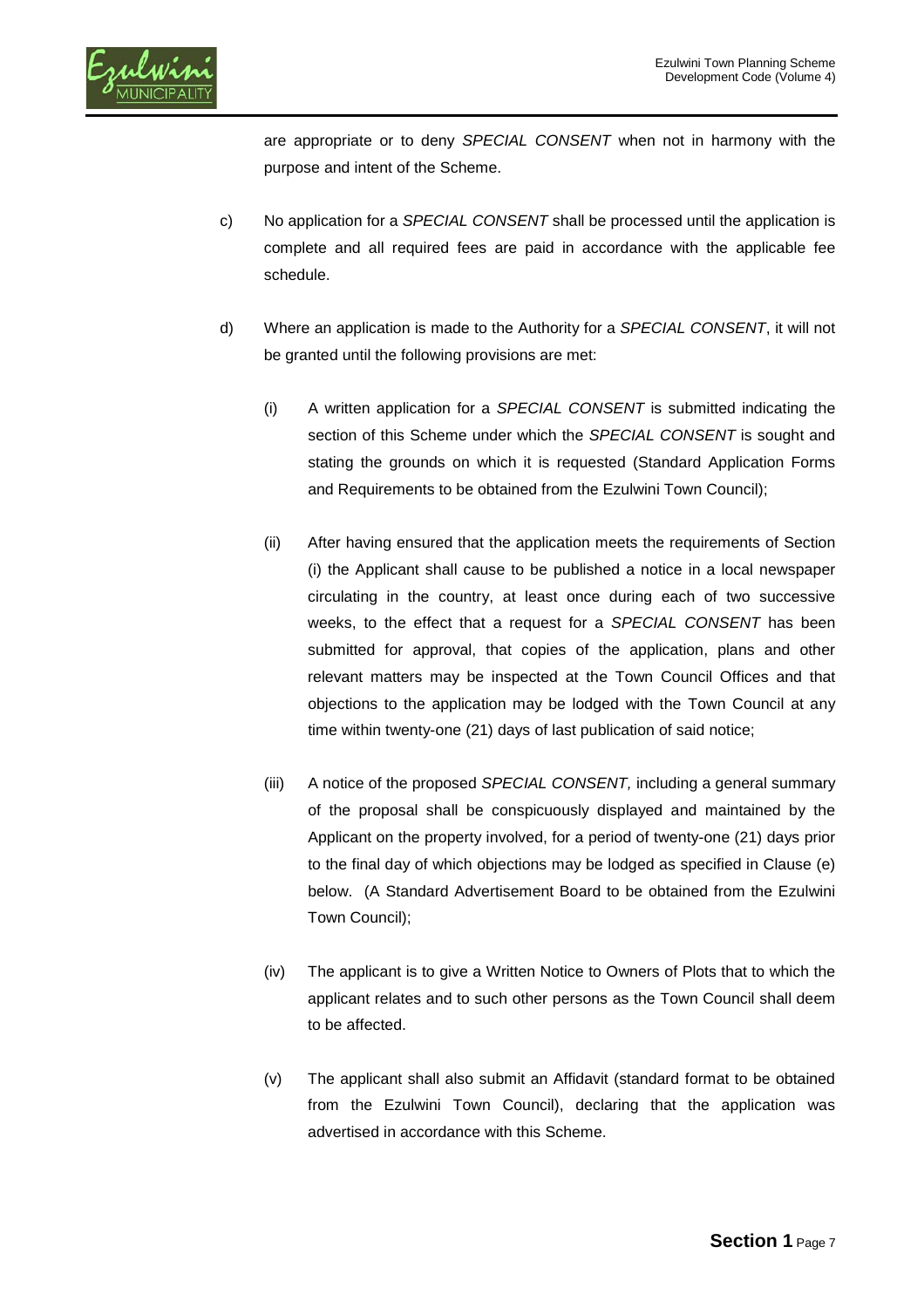

- e) Every owner or occupier of immovable property within the area on which this Scheme has effect, or other person having a sufficient interest therein shall have a right of objection to the *SPECIAL CONSENT*, provided that any objection shall be in writing and shall set out the grounds of objection and be lodged within the period as stated in Section (ii) above;
- f) Upon expiry of the period for lodging objections, the Town Council shall consider an application under this Section, along with the objections received and provide opportunities to the person or body to be heard in person or be represented by a legal practitioner admitted in practise in Swaziland, if so desired by any person or body submitting the objections;
	- (i) Not later than fourteen (14) days before its meeting under this Section, the Town Council shall send, through the post, a notification to the applicant and any person who has made representations or objections of the date, time and place of the meeting at which the application shall be considered;
	- (ii) Notification of a meeting under Section (i) above shall inform the person or body in question that they may appear before the Town Council with their witness, if any;
	- (iii) The Town Council shall give additional notice of the application as it shall deem feasible and necessary;
	- (iv) The Town Council shall ensure that it is empowered under the section of this Scheme described in the application, to grant the *SPECIAL CONSENT* and that the granting of the *SPECIAL CONSENT* will not adversely affect the public interest;
	- (v) Before any *SPECIAL CONSENT* is issued, the Town Council shall certify compliance with the specific policy and/or by-law governing the individual *SPECIAL CONSENT* of which such policy and/or by-law provides guidelines in terms of Development Criteria; Special Requirements and/or Conditions; which amongst other include the following and elaborated on under Clause 25.10:
		- 1) Ingress and Egress to property and proposed buildings thereon with particular reference to vehicular and pedestrian safety and convenience, traffic flow and control and access in case of fire or emergency;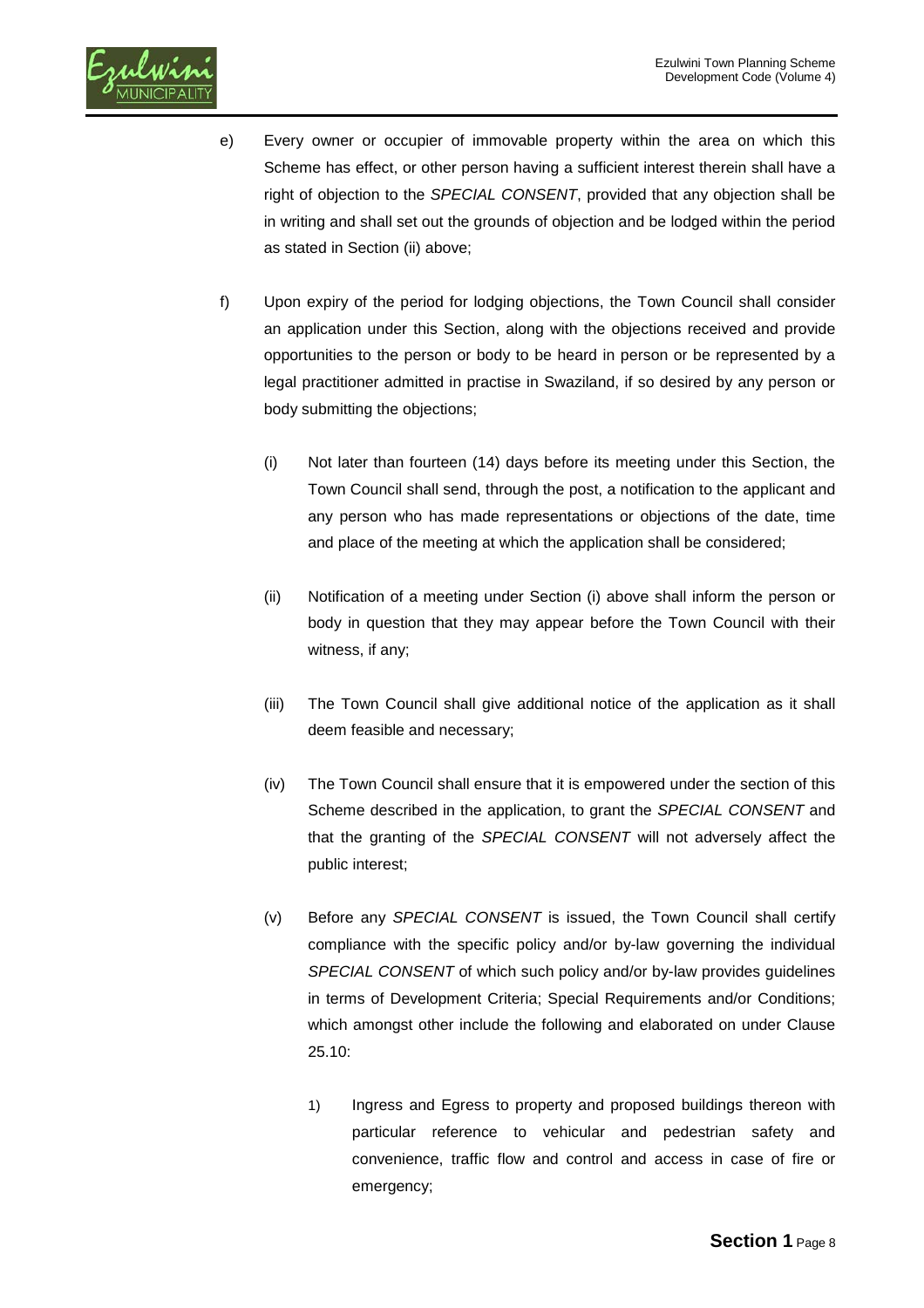

- 2) Off-street parking and loading areas where required, with particular attention to the items in (1) above and the economic, noise or odour effects of the *SPECIAL CONSENT* on adjoining properties and properties generally in the district;
- 3) Refuse and service areas, with particular reference to the items in (1) and (2) above;
- 4) Utilities, with reference to their provision, location and system capabilities;
- 5) Screening and buffering with reference to necessity and type thereof;
- 6) Signs, if any, and proposed exterior lighting with reference to glare, traffic safety and compatibility with properties in the district;
- 7) Required setbacks and other open spaces;
- 8) General compatibility with adjacent properties and other properties in the district; and
- 9) In determining the application for *SPECIAL CONSENT*, the Town Council shall take into account the sound town planning merits of the proposal and in particular, clear proof of public need for the *SPECIAL CONSENT* to be approved.
- g) In granting any *SPECIAL CONSENT*, the Town Council may prescribe additional conditions and safeguards in conformity with this Scheme. Non-compliance with such conditions and safeguards when made a part of the terms under which the *SPECIAL CONSENT* is granted shall be deemed a violation and punishable under Section 22 of this Scheme.
- h) The Town Council shall prescribe time limits within which the action for which the *SPECIAL CONSENT* is required shall be begun or be completed, or both. Failure to begin or complete, or both, such action within the limits set shall render the *SPECIAL CONSENT* void.
- i) A Renewal and/or Inspection Schedule will be provided at the time of granting the *SPECIAL CONSENT*, which will state the consent period of the specific Use.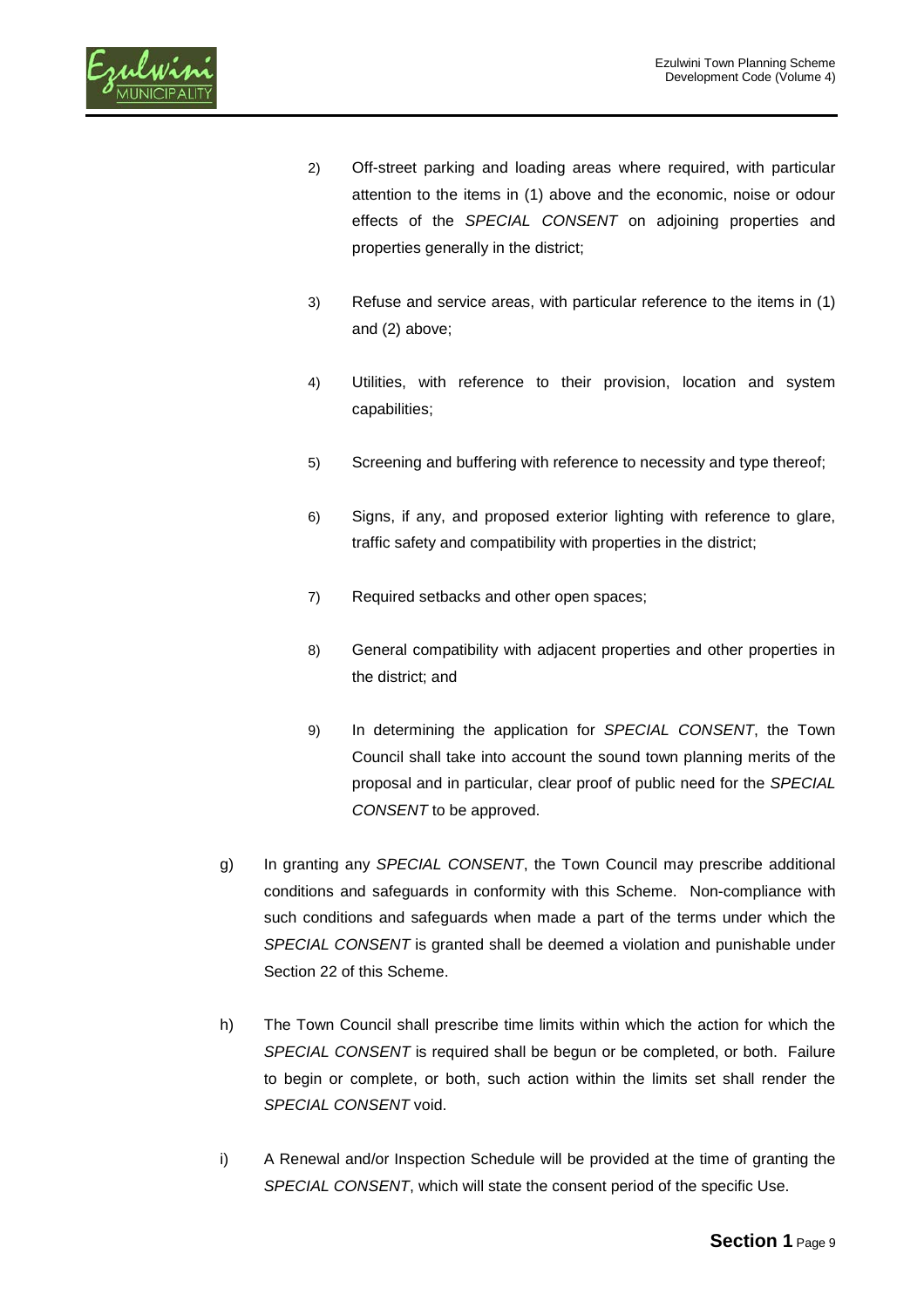

j) Upon change in Ownership, the previous owner shall notify the Town Council, as per the relevant Form provided by the Ezulwini Town Council for *Change in Ownership* and the new owner shall certify an affidavit stating that he/she acquainted him/herself with the conditions set as per the granting of the *SPECIAL CONSENT.*

# **Clause 1.7. REZONES**

- a) Any application from either a public or private party to *REZONE* a piece of property shall be considered a Variation of an approved Scheme as described in the Town Planning Act, 1961. Any application for such Variation shall be submitted to the Town Council on forms as may be so designated (to be obtained from the Ezulwini Town Council) and shall then be submitted to the Minister and reviewed in accordance with the procedures outlined in Section 21 of the Town Planning Act. *REZONING* of a Property or Block of Properties shall only be forwarded to the Minister for his/her consideration where there is a proven public need for such *REZONING.*
- b) No application for a *REZONE* shall be processed until the application is complete and all required fees are paid in accordance with the applicable fee schedule.
- c) A *REZONE* from the provisions of this Scheme shall not be granted by the Town Council unless and until a written Application (Application Form to be obtained from the Ezulwini Town Council) for a *REZONE* is submitted demonstrating:
	- (i) That there are proven grounds to *REZONE*, and that the proposed land use would be desirable given the broader context of the Ezulwini Urban Area;
	- (ii) That no special conditions and circumstances resulted from the actions of the applicant; and
	- (iii) Neither a non-conforming use of neighbouring lands or buildings in the same district, nor any permitted or non-conforming use of lands or buildings in other districts shall be considered grounds for the approval of a *REZONING*.
- d) Where an application is made to the authority for *REZONING*, it will not be granted until the following provisions are met: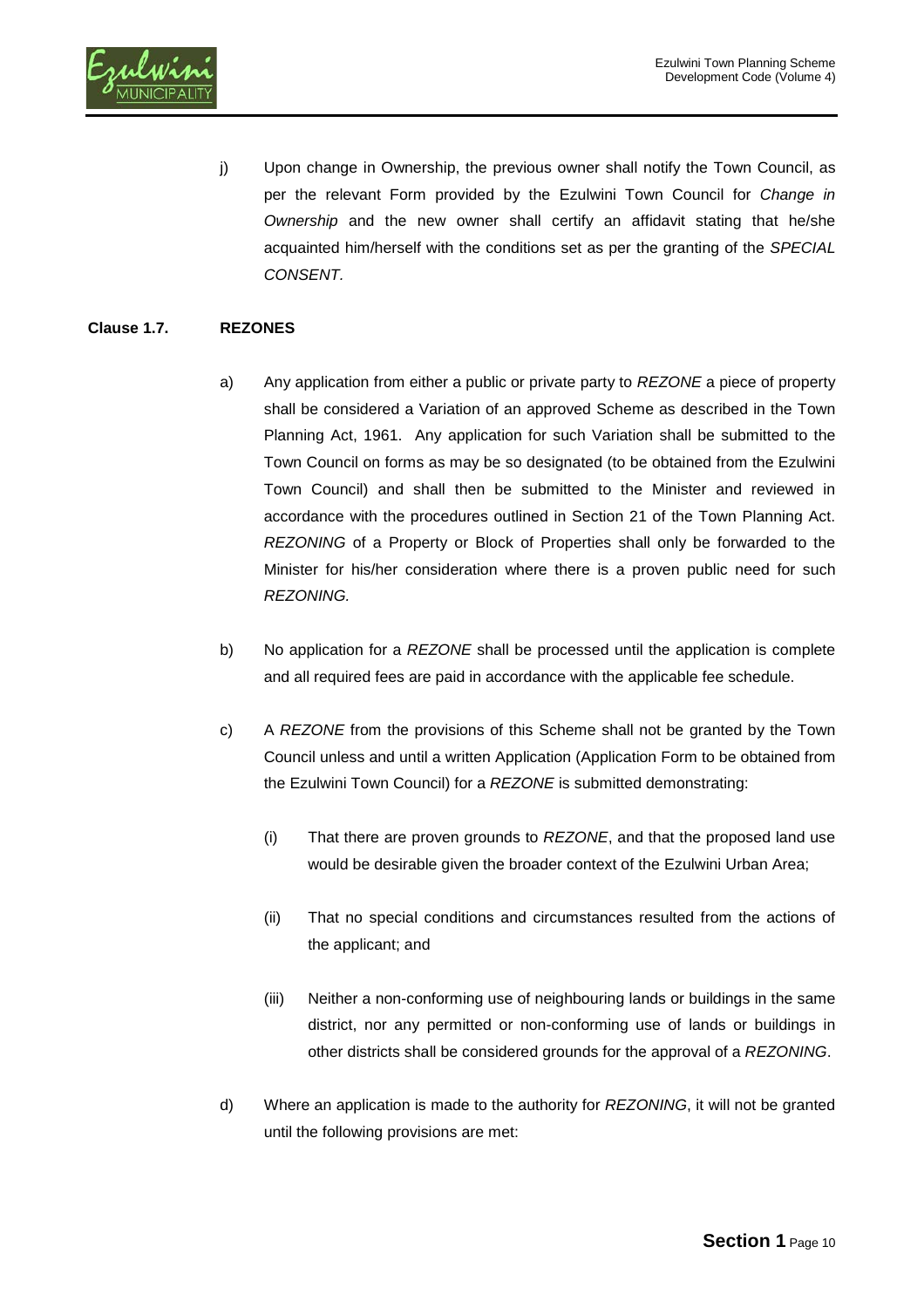

- (i) A written application for a *REZONE* is submitted indicating the section of this Scheme under which the REZONE is sought and stating the grounds on which it is requested (Standard Application Forms and Requirements to be obtained from the Ezulwini Town Council);
- (ii) After having ensured that the application meets the requirements of Section (i), the Applicant shall cause to be published a notice in a local newspaper circulating in the country, at least once during each of two successive weeks, to the effect that a request for a *REZONING* has been submitted for approval, that copies of the application, plans and other relevant matters may be inspected at the Town Council Offices and that objections to the application may be lodged with the Town Council at any time within twentyone (21) days of last publication of said notice;
- (iii) A notice of the proposed *REZONING,* including a general summary of the proposal shall be conspicuously displayed and maintained by the Applicant, on the property involved, for a period of twenty-one (21) days prior to the final day of which objections may be lodged as specified in Clause (e) below. (A Standard Advertisement Board to be obtained from the Ezulwini Town Council);
- (iv) The applicant is to give a Written Notice to Owners of Plots that to which the applicant relates and to such other persons as the Town Council shall deem to be affected.
- (v) The applicant shall also submit an Affidavit (standard format to be obtained from the Ezulwini Town Council) declaring that the application was advertised in accordance with this Scheme.
- e) Every owner or occupier of immovable property within the area on which this Scheme has effect or other person having a sufficient interest therein shall have a right of objection to the *REZONING*, provided that any objection shall be in writing and shall set out the grounds of objection and be lodged within the period as stated in Section (d) above;
- f) Upon expiry of the period for lodging objections, the Town Council shall consider an application under this Section, along with the objections received and provide opportunities to the person or body to be heard in person or be represented by a legal practitioner admitted in practise in Swaziland, if so desired by any person or body submitting the objections;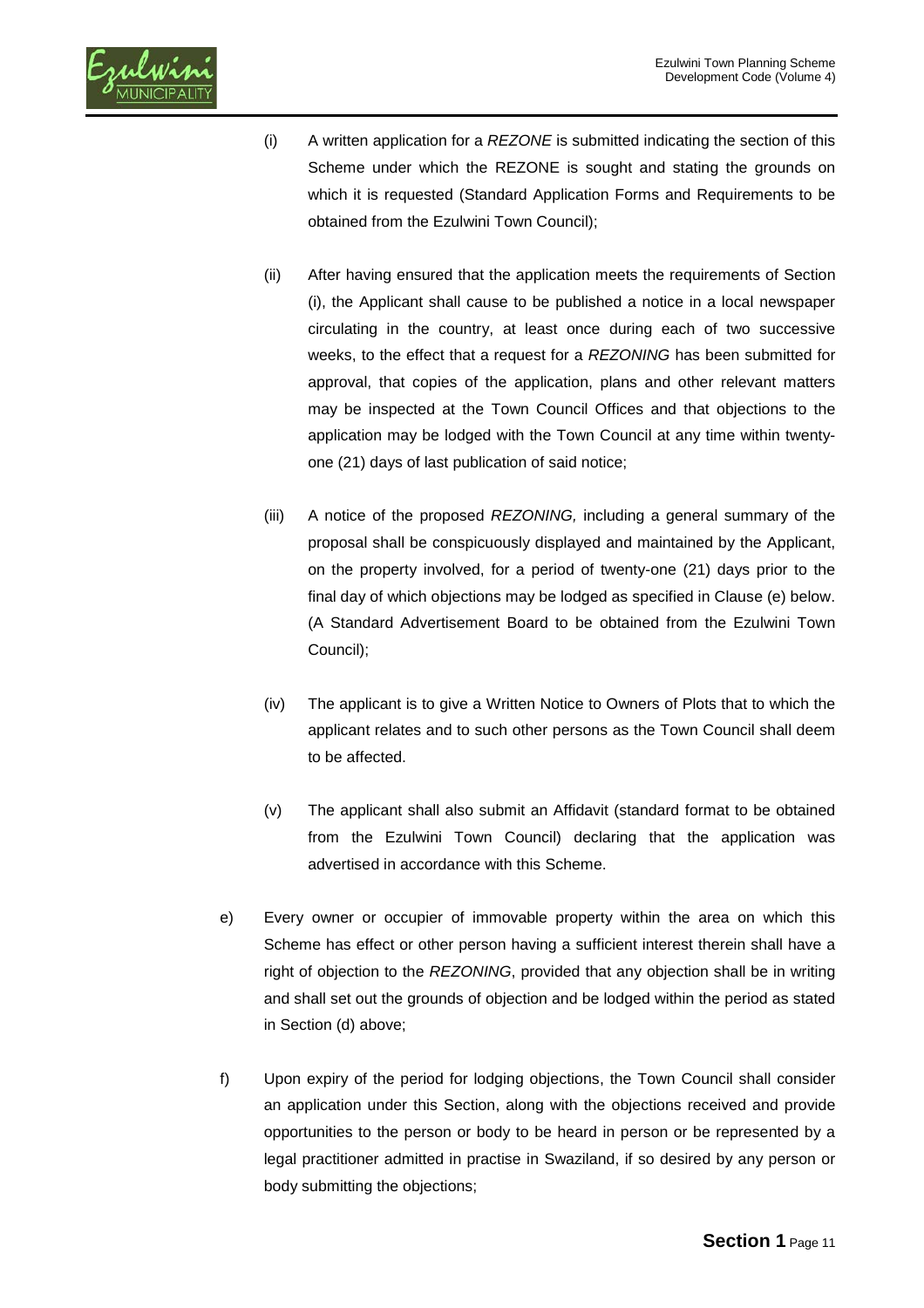

- g) In determining the application for *REZONING*, the Town Council shall take into account the sound town planning merits of the proposal given the broader context of the Ezulwini Urban Area and in particular, clear proof of public/market need for the *REZONING* to be approved;
- h) The responsibility of providing the Town Council with the necessary information on need and development impact rests with the applicant; and
- i) The decision of the Town Council shall not take effect until the expiration of twentyeight (28) days from the date on which the applicant, and the objectors, if any, are notified thereof, or until any appeal relating thereto lodged in terms of the section of the act has been disposed of. The Town Council shall forward its views on the application to the Minister for his/her consideration.

# **Clause 1.8. ZONING DISTRICTS**

a) For the purpose of this Scheme the Urban Area shall be divided into the following districts:

| (i)    |                                                                  |
|--------|------------------------------------------------------------------|
| (ii)   |                                                                  |
| (iii)  |                                                                  |
| (iv)   |                                                                  |
| (v)    |                                                                  |
| (vi)   |                                                                  |
| (vii)  |                                                                  |
| (viii) |                                                                  |
| (ix)   |                                                                  |
| (x)    |                                                                  |
| (xi)   |                                                                  |
| (xii)  |                                                                  |
| (xiii) |                                                                  |
| (xiv)  |                                                                  |
| (xv)   |                                                                  |
| (xvi)  | Regulated Open Space District (Environmentally Sensitive)  (O-2) |
| (xvii) |                                                                  |
|        |                                                                  |

b) The districts shall be as shown, defined and bounded on the Zoning Map(s).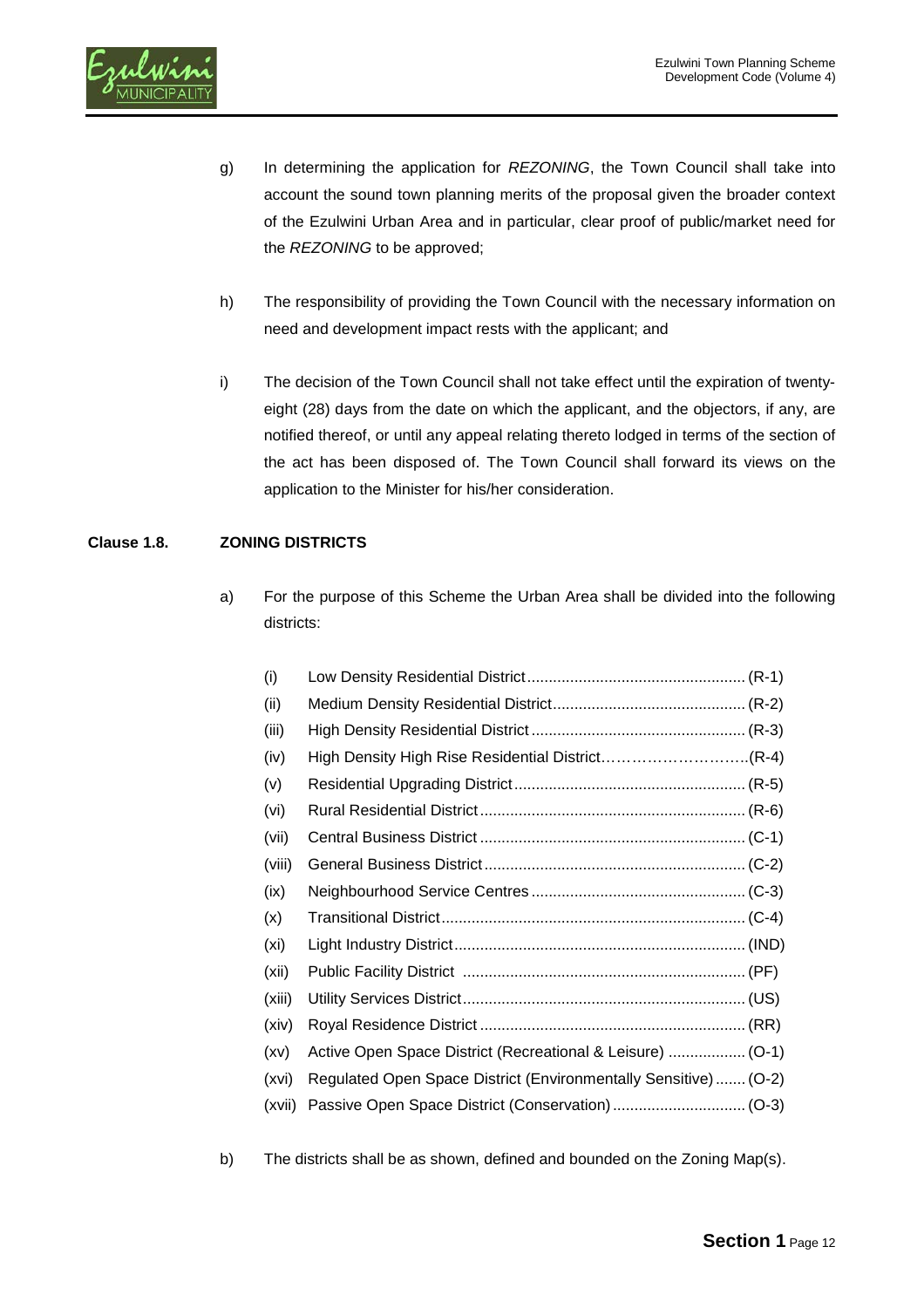

### **Clause 1.9. ZONING MAP**

- a) The Zoning Map(s) of the Urban Area shall be drawn on the Surveyor General's 1:2500 Cadastral series maps.
- b) Each page of the Zoning Map(s) shall be certified as correct by the Minister. Amendments shall be entered and noted with the nature of the change be initialled and dated. Amendment of the Zoning Map(s) shall become effective upon notice of approval in the Gazette and after said entry has been made on said Map.
- c) *VARIANCES* and *SPECIAL CONSENTS* shall be entered and noted with the nature of the change, be initialled and dated by the Town Council Chairman. *VARIANCES* and *SPECIAL CONSENTS* become effective upon notice of approval in the Town Council's minutes.
- d) Regardless of the existence of purported copies of the Zoning Map(s), which may from time to time be published, the official Zoning Map(s) shall be located in the office of the Town Council, be the final authority as the current zoning status of land and water areas and buildings within the Urban Area.
- e) The Zoning Map(s) and all explanatory material on the map shall be incorporated by reference and made a part of this Scheme.
- f) In addition to the Zoning Map(s), a Summary Zoning Map(s) at a scale of 1:10,000 shall be prepared and published. The Summary Zoning Map(s) shall not be considered to supersede the Zoning Map(s), but shall be prepared for the purpose of guidance only.

### **Clause 1.10. ZONING DISTRICT BOUNDARIES**

- a) Where uncertainty exists as to the boundaries of districts as shown on the Zoning Map(s) or part thereof, the following rules shall apply:
	- (i) Boundaries indicated as approximately following the centre lines of right of ways shall be construed to follow such centre lines.
	- (ii) Boundaries indicated as approximately following plot lines shall be construed as following such plot lines.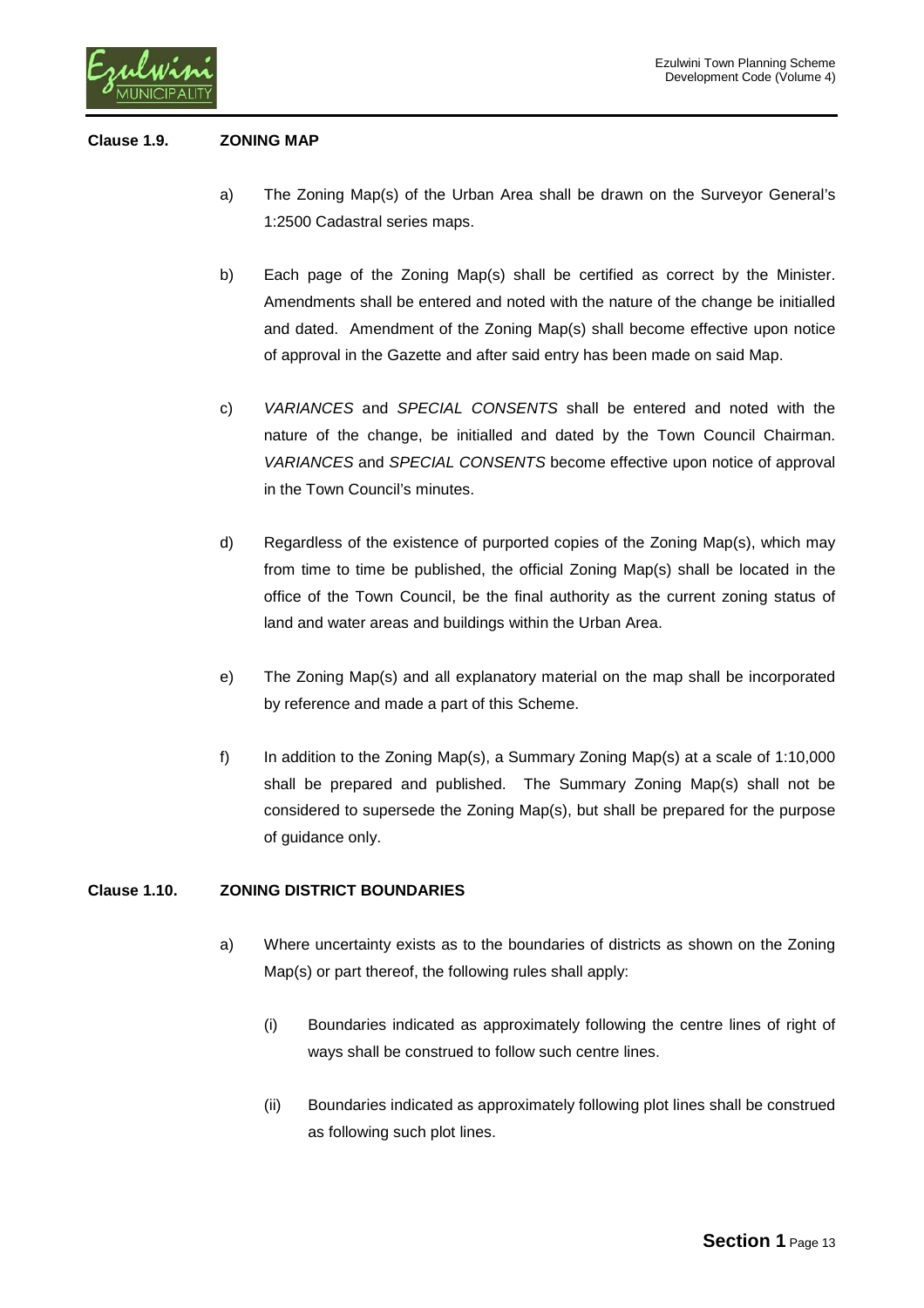

- (iii) Boundaries indicated as approximately following urban area boundaries shall be construed as following urban area boundaries.
- (iv) Boundaries indicated as approximately following the centre lines of streams, rivers, or other bodies of water shall be construed to follow such centre lines.
- (v) Where the indicated boundaries are dimensioned on the Zoning Map(s), said dimensions shall determine the boundaries.
- (vi) In cases of disagreement or uncertainty existing as to the exact location of a boundary line, the Town Council shall determine the exact location of the boundary.
- (vii) Where a district boundary line divides a plot, which was in single ownership at the time of coming into effect of the Scheme, the Town Council may permit, as a *SPECIAL CONSENT*, the extension of the regulations for either portion of the plot not to exceed 15 metres beyond the district line into the remaining portion of the plot, except portions in the Open Space District.

### **Clause 1.11. DEFINITIONS**

- a) For the purpose of this Scheme, certain terms and words are defined in this section. These definitions shall not be held to modify or effect in any way the legal interpretations of these terms or words where used in other regulations:
	- (i) Words used in the present tense include the future.
	- (ii) The singular includes the plural and the plural the singular.
	- (iii) The word 'building' includes the word 'structure'.
	- (iv) The word 'occupied' includes the words 'intended to be occupied'.
	- (v) The word 'used' includes the words 'arranged or intended to be used'.
	- (vi) The word 'plot' shall include the words 'lot', 'farm' and 'portion'.
	- (vii) The words 'building' and 'plot' shall include the words 'or parts thereof'.
	- (viii) The word 'shall' is mandatory and not directory.
	- (ix) The word 'person' shall include a corporation, partnership, etc., as well as an individual.
- b) When used in this Scheme the following terms and phrases shall have the meanings ascribed in accordance with the provisions of this section:

**Ablution Facility** is a sanitation facility containing a toilet, bath and/or shower and wash basin.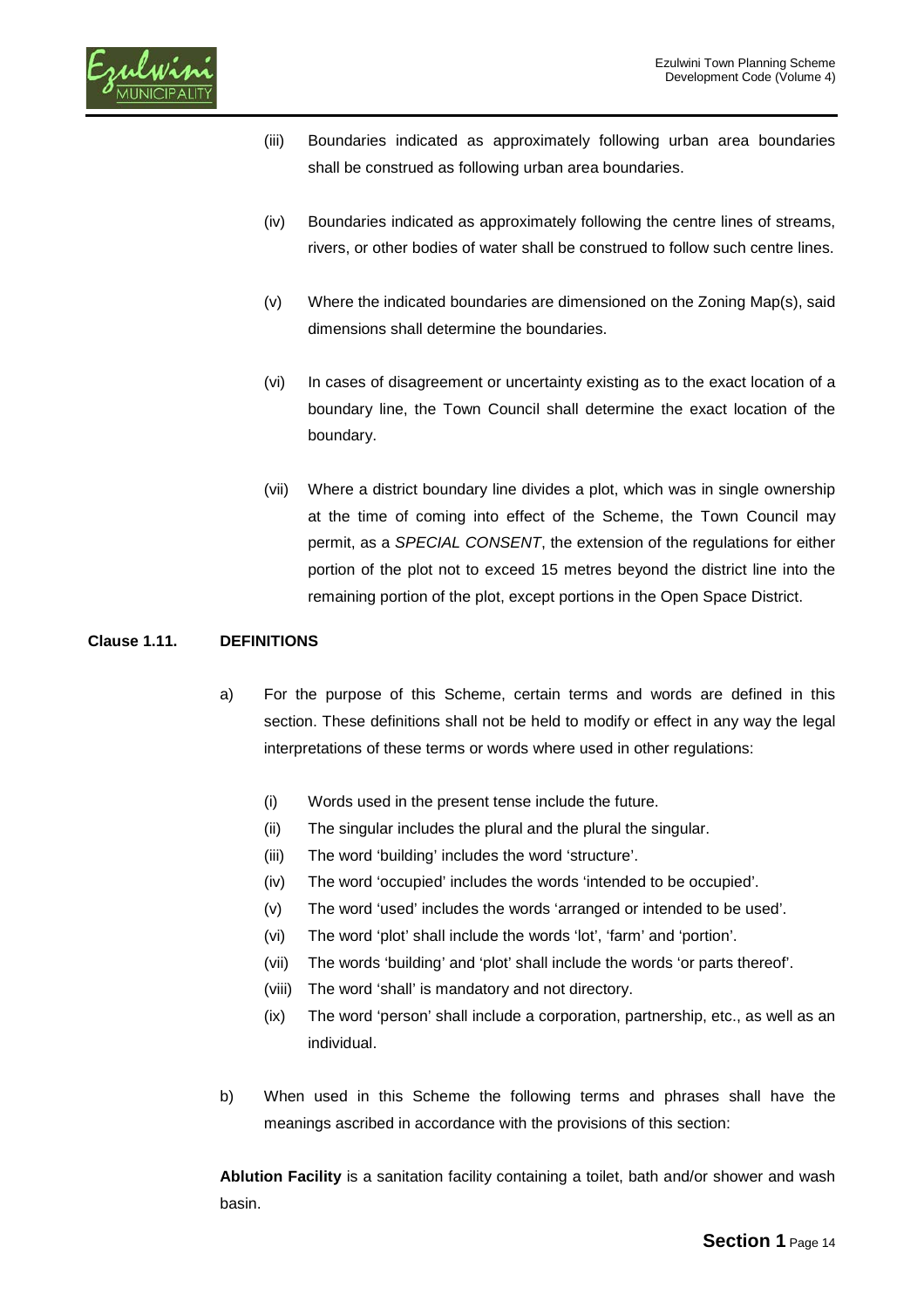

**Accessory Building** is a building located on the same plot as and ordinarily incidental and subordinate to the principal building.

**Accessory Use** is a use ordinarily incidental and subordinate to the principal use and located on the same plot with the principal use.

**Act** is the Town Planning Act of 1961.

**Agricultural Land** is a property not less than 2 hectares in extent and being used bona fide and exclusively for agricultural purposes, i.e. means arable, meadow or pasture land, nursery garden and land used for the purpose of breeding or keeping domestic animals and pets, and includes any buildings connected therewith. It shall no include land used as a park or for recreational purposes.

**Alley** is a right of way intended to be used for vehicular and/or pedestrian access primarily to the rear setback of two or more plots.

**Alteration** is any change or rearrangement in the structural parts or in the exit facilities of a building, except such change as may be required for its safety; or any additional enlargement whether by extending or by increasing in height, plot coverage or floor area; or the change in use from one district classification to another and shall include the words 'alter' and 'repair'.

**Ancillary Building** is an additional building that is normally incidental and subordinate to the main building on the same lot, and includes the term outbuilding**.**

**Annexure** means an annexure prescribing certain rights, obligations and conditions applicable to specific plots or land.

**Attached Housing** is multiple housing units that share one or more walls.

**Area** See Building Area; Section 1 - Page 16, Floor Area; Section 1 - Page 21, or Plot area; Section 1 - Page 26.

**Bar** is a place of refreshment which serves beverages and light meals. Alcoholic beverages include beer, liquor, and [cocktails,](http://en.wikipedia.org/wiki/Cocktail) for consumption on the premises. The selling of alcoholic beverages should be licensed under the Laws in Swaziland (Commerce and Trade Act 30/1964). Bars provide [stools](http://en.wikipedia.org/wiki/Bar_stool) or chairs for their patrons along tables or raised counters. Bars that are part of [hotels](http://en.wikipedia.org/wiki/Hotels) are also referred to as *long bars* or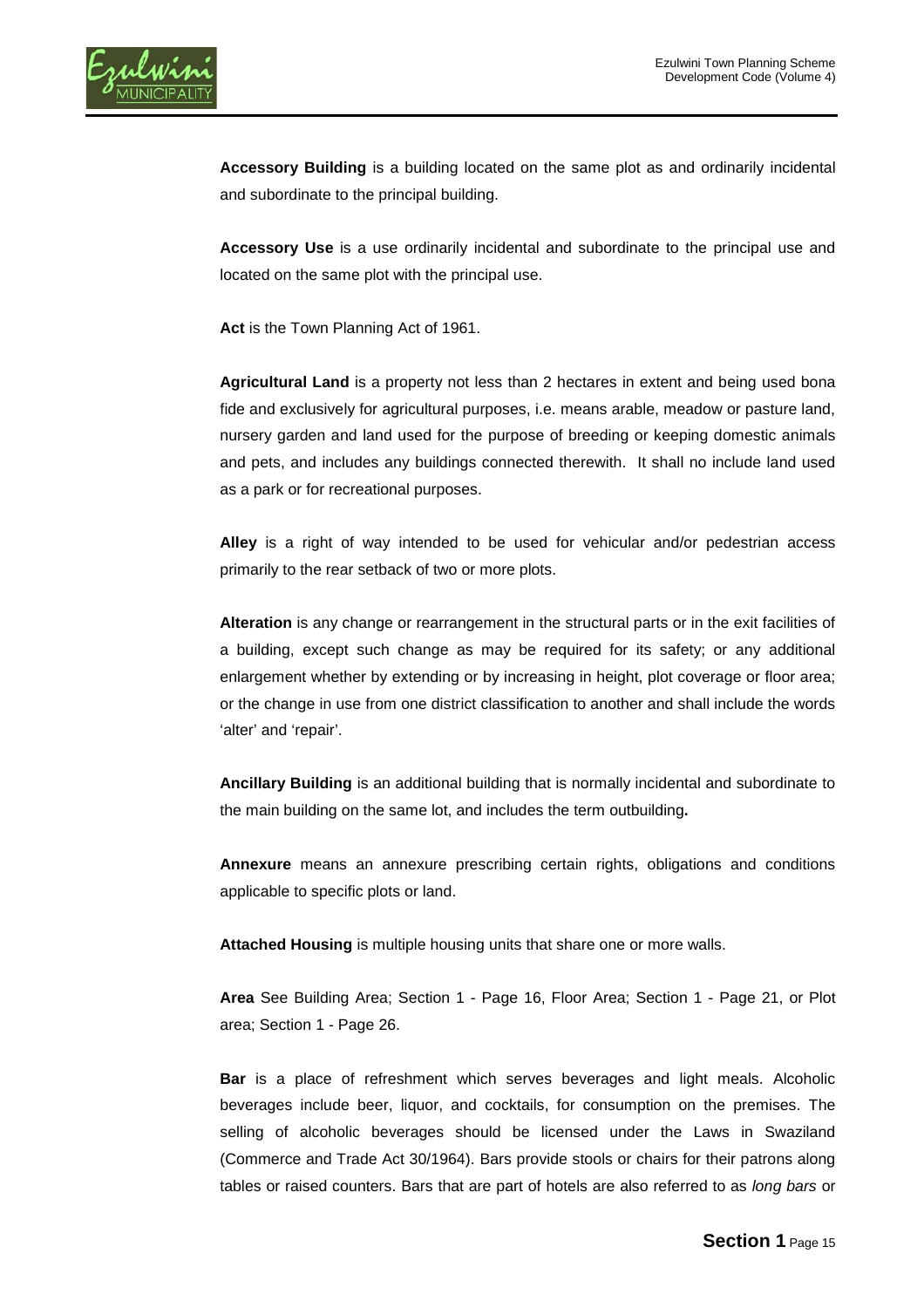

.

*hotel lounges*. The term "bar" is derived from the [specialized counter](http://en.wikipedia.org/wiki/Bar_(counter)) on which drinks are served and is a [synecdoche](http://en.wikipedia.org/wiki/Synecdoche) applied to the whole of the drinking establishment. The "back bar" or "gantry" is a set of shelves of glasses and bottles behind that counter. In some bars, the gantry is elaborately decorated with woodwork, etched glass, mirrors, and lights. When food is served elsewhere in the establishment, it may also be ordered and eaten at the bar.

**Basement** is that portion of a storey entirely or partly below grade level, the ceiling of which is less than 1.5 metres above the average grade level of the area covered by the building.

**Bed & Breakfast** is a private home in which guests can be accommodated at night in not more than four (4) private bedrooms (which may or may not have private bathrooms) with the provision that the owner or manager lives in the house or on the property. The public areas of the house, such as kitchen and lounge have either limited access for guests, or are shared with the host family to some degree. The business may be run as a secondary occupation. Breakfast is included in the price (generally either continental or full-English). Other meals may be available by arrangement. No alcoholic beverages may be served in a Bed & Breakfast Establishment.

**Block of Flats** is a multi-storey building containing a number of flats.

**Boarding Dormitory** is a hall providing accommodation to a number of persons (usually more than four) with communal ablution facilities, and meals are usually communally provided for residents in a dining room.

**Boarding House** is a single or multi-storey building containing a number of Boarding Rooms in a multi-storey building, usually with a communal dining and sitting room. This is common at Institutional Facilities (staff and students).

**Boarding Room** is a habitable room, providing sleeping accommodation to one or more persons (usually not more than four) with internal or external (communal) ablution facilities and no kitchen, as meals are usually communally prepared for residents.

**Bottle Store** is a building used for the purpose of trade and/or sale of alcohol.

**Building Area** is the maximum horizontal projected area of a building at or above grade, excluding cornices, eaves, gutters, unenclosed porches, terraces, balconies, or steps.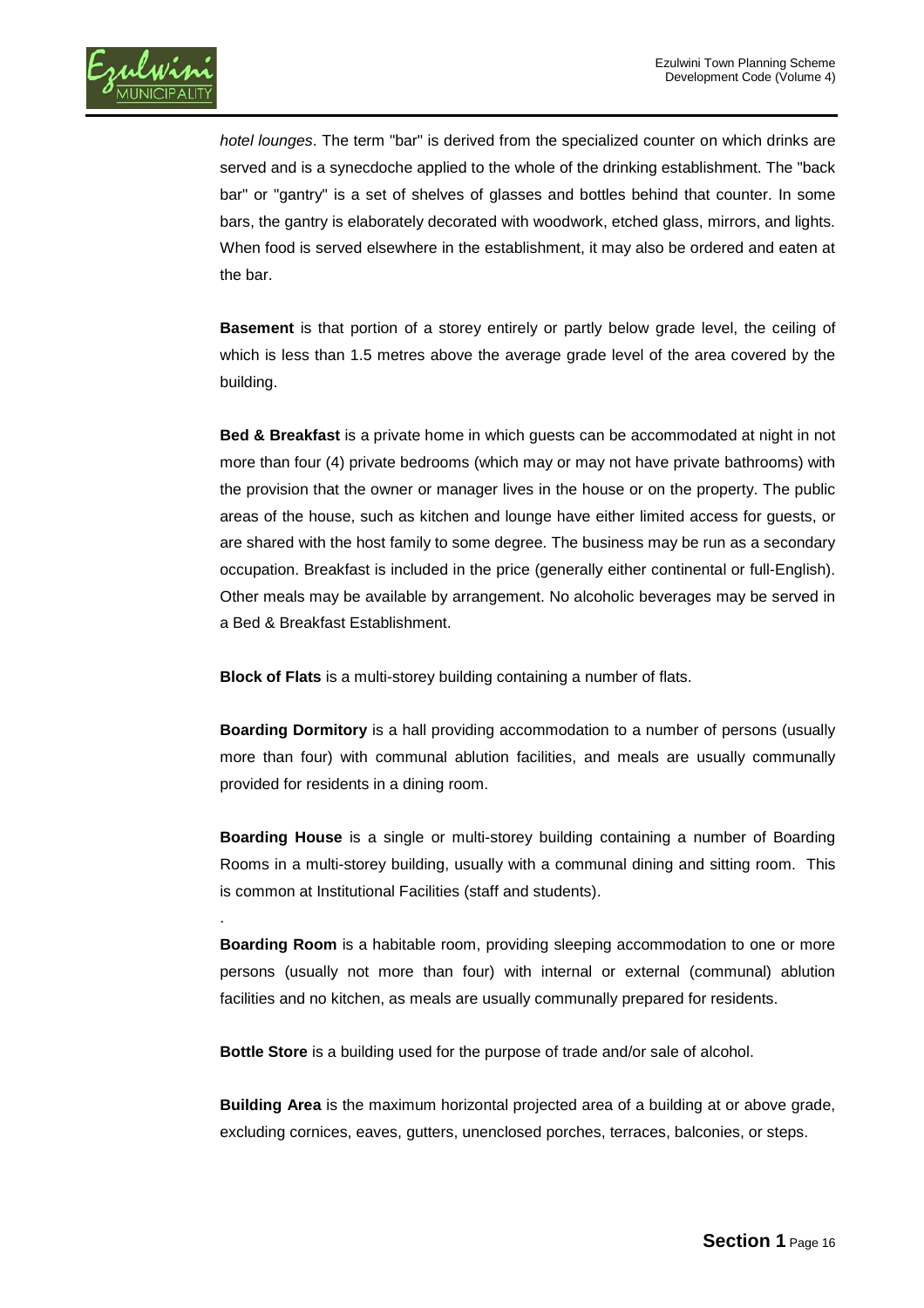

**Building Coverage** is that portion of the plot area covered or occupied by the building area.

**Building Height** is the vertical distance measured from the average grade level of the area covered by the building to the highest point of the roof adjacent to the front wall for flat roofs, or the mean height between eaves and ridges for all other roofs.

**Building** is a structure fully or partly enclosed and isolated by exterior walls and roof.

**Building Line** is a line beyond which property owners have no legal or vested right to extend a building without special permission and approval.

**Building, Main** is the building in which is conducted the principal use of the plot on which it is located.

**Business Premises** is the use of a building and/or land as an office or for retail sales, which is ancillary to another use, but *excludes* a building for use as a repair garage, place of refreshment, industry, place of instruction or bottle store.

**Builder's Yard** is land or buildings used for the storage of material, vehicles, or equipment:

- Used or required for building operations**.**
- Resulting from demolition or excavation operations.
- Used or required for improvements to the land, such as materials for the making of streets, the installation of essential services, or used for any other construction work, whether for public or private purposes.
- Used for preparation of stored material.
- Sold either in a retail or wholesale capacity to the public.
- But does not include a builder's yard established for the temporary storage of such material in the vicinity of a construction site, or storage at a shop.

**By-Laws** are the by-laws or building regulations in force in the Ezulwini Urban Area.

**Caravan** is a vehicle, with or without its own motive power equipped for or used for living purposes and mounted on wheels or designed to be mounted and transported.

**Caravan Park** is land temporarily occupied by two or more caravans used for living purposes.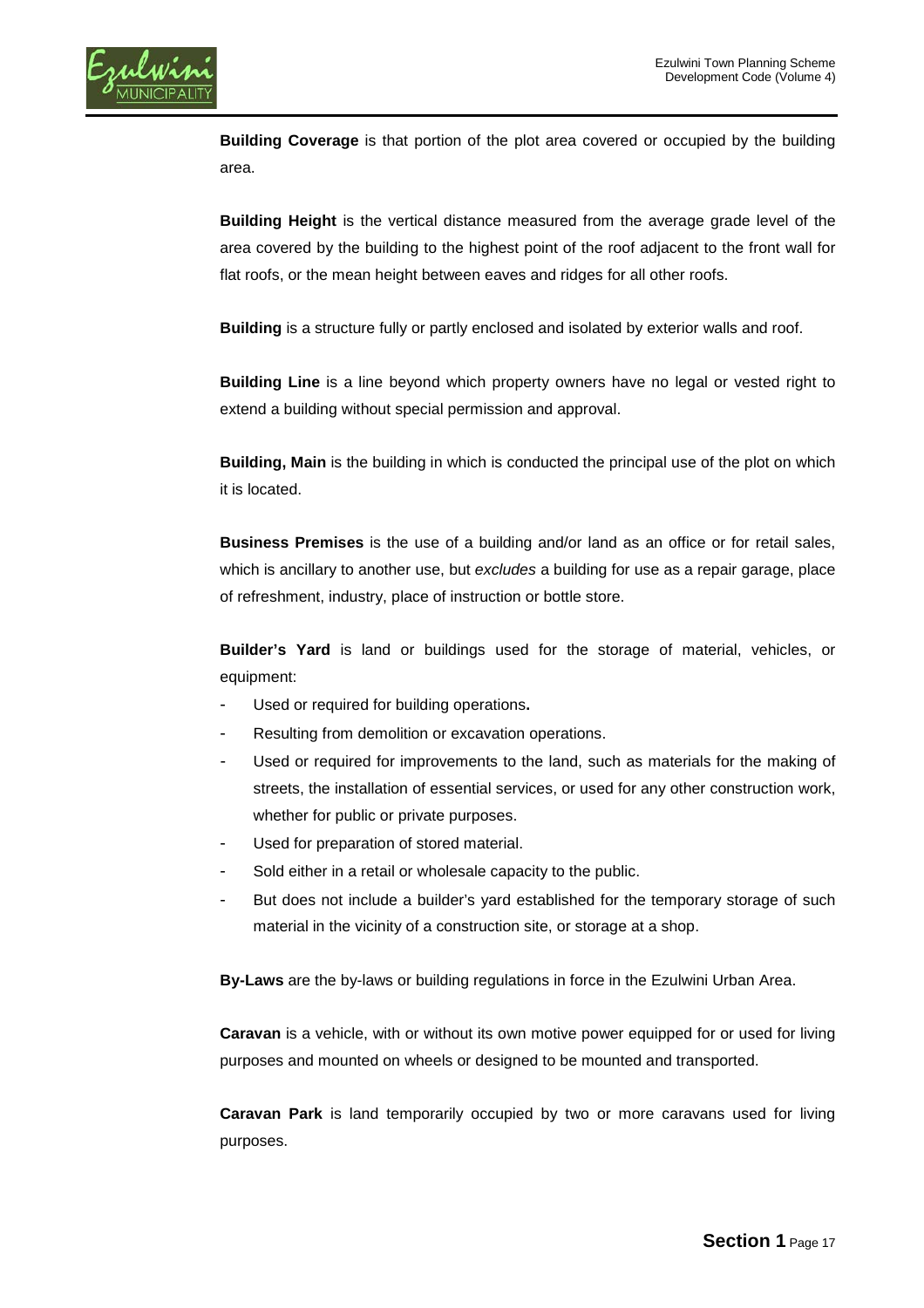

**Carport** is a structure not fully enclosed and used for the storage of one or more motor vehicles - (open sided or partly open sided vehicle shelter).

**Carwash Area** is an area that is informally used, next to a drainage line, stream or river, to wash vehicles.

**Central Business District (CBD)** is the area as defined by the Zoning Map(s).

**Church** is a building used for public Christian worship. See also Traditional Church, Mega Church and Home Church.

**Clinic** is a public, private, or specialised hospital, operating primarily on an outpatient basis.

**Club** is a building or plot used by an organisation or association for some common purpose such as, but not limited to, a fraternal, social, educational or recreational purpose, and could include Sport Bar / Pub, however shall not include the term Bar or Discothèque.

**Consent** means written permission.

**Conservation Zone** is a use district designated for the protection of environmentally sensitive habitats, for the preservation of existing scenic or indigenous habitat areas, and for the reclamation of environmentally degraded areas.

**Community Centre/Hall** is the non-profit use of land and buildings for social and community service activities, including human service agencies and programmes, professional counselling services and where the sale of alcoholic beverages on the premises be prohibited.

**Convenience Store** is an establishment used for the sale of convenience goods or basic day-to-day commodities (such as bread, milk, etc.).

**Corridor** is an activity spine, or corridors, are "linear areas" used to structure and organise space, as well as interlink areas and nodes to achieve integration. Corridors should not be only lines on the map, but must be accompanied by strategic economic interventions to ensure the success of such corridor developments. Corridors ultimately stimulate development and economic activity**.**

**Council** means the Ezulwini Town Council.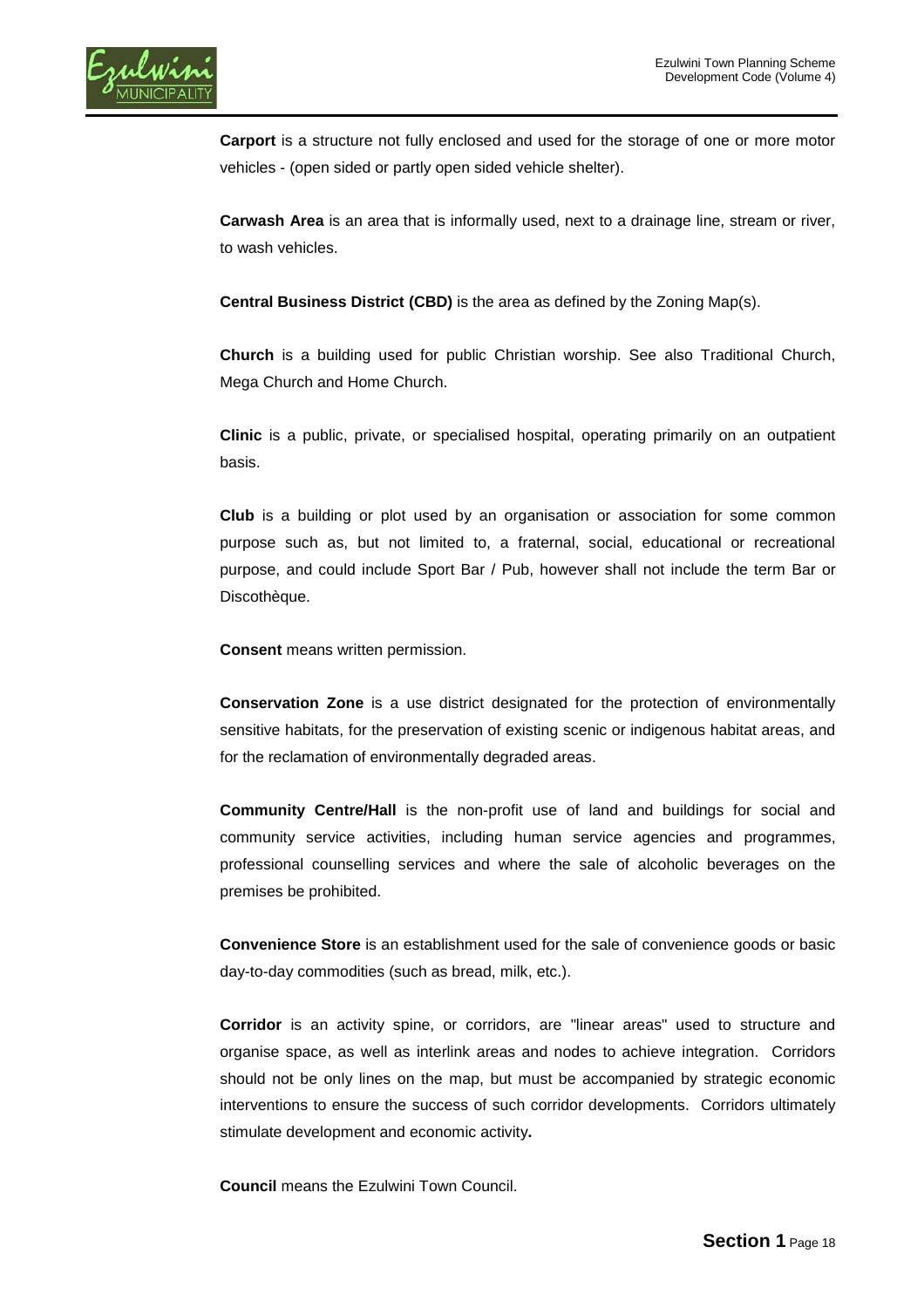

**Crèche** is a place of caretaking of children younger than 2 years (babies).

**Cul-de-Sac** is a street extending from an intersection with another street and terminating in a vehicular turn-about.

**Development** is any man made change to a plot, including but not limited to structures, streets and other paving, utilities, filling, grading or excavation.

**Development Scheme** is the regulatory document outlining physical planning regulations, including: definitions; use zones; development standards; parking standards; and mechanisms for altering the regulations set forth therein. The term "Development Scheme" and "Scheme" is interchangeable with the term "Town Planning Scheme".

**Discothèque** is a place of entertainment, which serves both alcoholic and non-alcoholic beverages (may include a Bar) and light meals, in addition to providing a combination of live entertainment, music and dancing on a large dance floor area. Generally a disc jockey (also known as a DJ or deejay) is hired to select and play [recorded music](http://en.wikipedia.org/wiki/Sound_recording) for the audience. It also includes the term night club, disco and nightspot. It does not include the term "club".

**District** is a section of the urban area delineated on the Zoning Map(s) for which the regulations governing the use of land and the use, density, plot coverage and height of buildings are the same.

**Drive-In / or Drive-Through Restaurant** is an establishment used as a restaurant or place of refreshment where food and/or drink is served primarily to customers in vehicles either passing through or parked on the premises. This term may also include a pedestrian oriented take-away.

**Driveway** is a private right of way providing vehicular and or pedestrian access from a plot or a building on a plot, onto a public right of way.

**Dwelling House, Cluster** is a group of three or more *detached* single family dwelling houses, each with independent ground floor entry and a small garden.

**Dwelling** is a building used as residence for human habitation.

**Dwelling, Detached House** is a single-family dwelling having no party wall in common with another dwelling house / unit - also includes townhouse units.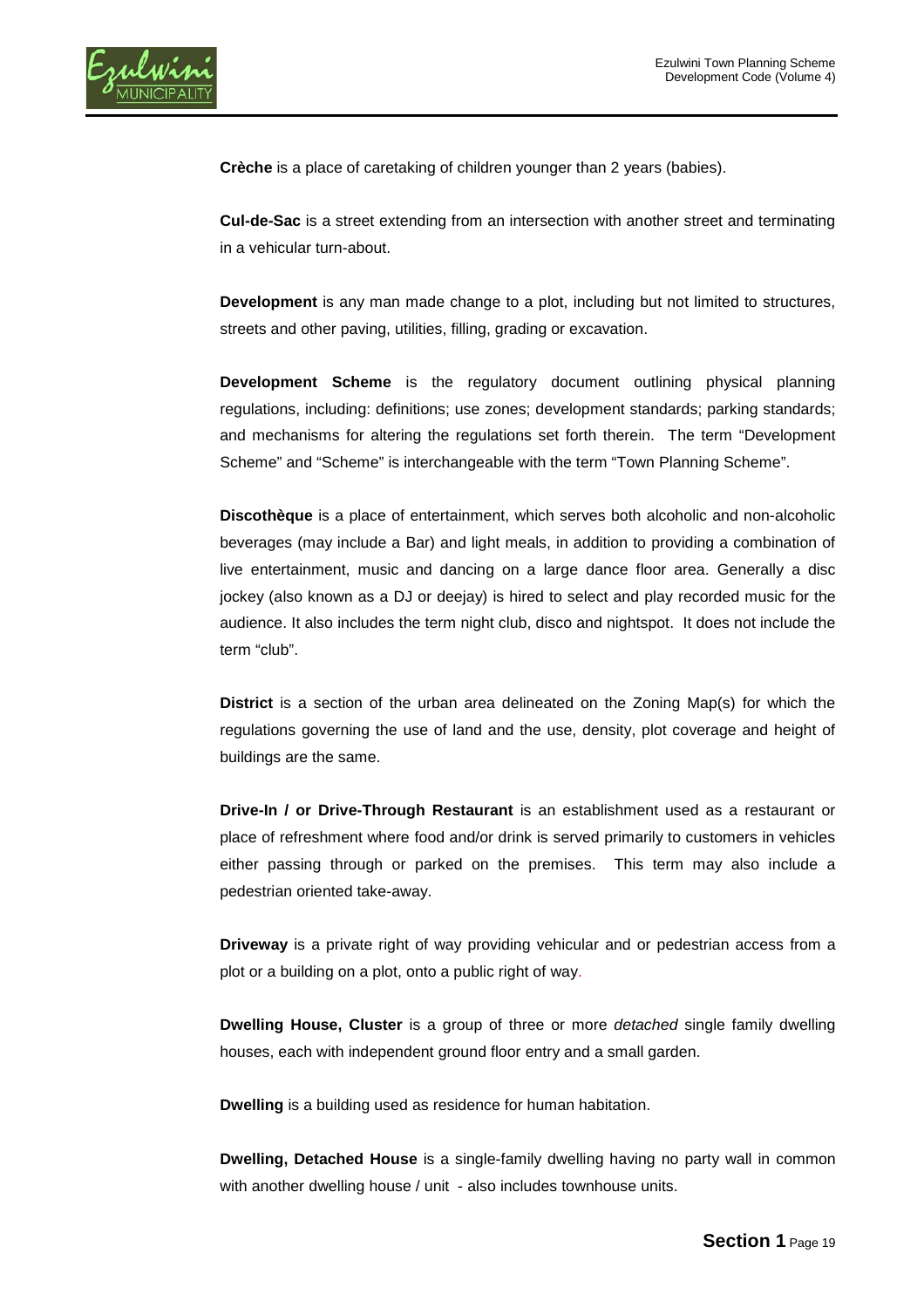**Dwelling, House** is a single-family dwelling with at least one bedroom, a kitchen and an internal ablution facility and may also include servant quarters (attached, semi-detached or detached).

**Dwelling, Multiple** is a building containing three or more dwelling units.

**Dwelling, Single Family** is a dwelling, used primarily for occupancy by one family, but may include attached servants quarters**.**

**Dwelling, Semi-Detached House** is a single-family dwelling, having one party wall in common with another dwelling house / unit.

**Dwelling, Unit** is a single-family dwelling with at least one bedroom, a kitchen and access to an internal (as part of the dwelling unit) or external (within the same building) ablution facility.

**Duplex** is any detached building or attached building or form of shelter used for human habitation as residence.

**Enactment Date** is the date on which the Ezulwini Town Planning Scheme would come into effect. (Date to be advised).

**Existing Approval** is the approval of a set of building plans before the Enactment date, where construction has not yet begun, and which will be allowed to abide with the terms of any previous Scheme. Existing Approval shall not exceed 12 months beyond the Enactment Date; if 12 months passes without commencement of construction, reapplication to the local town council for the approval of building plans will become necessary.

**Existing Building** is a building erected in conformity with plans approved by the Town Council and which is otherwise lawful and the erection of which was completed on or before the date of enactment; or in the opinion of the Town Council, begun a reasonable time before the date of enactment, but was completed thereafter; or completed in accordance with the terms of any permission granted by the Town Council before the date of enactment.

**Existing Plot** is a plot or subdivision registered or approved by the Town Council before the date of enactment.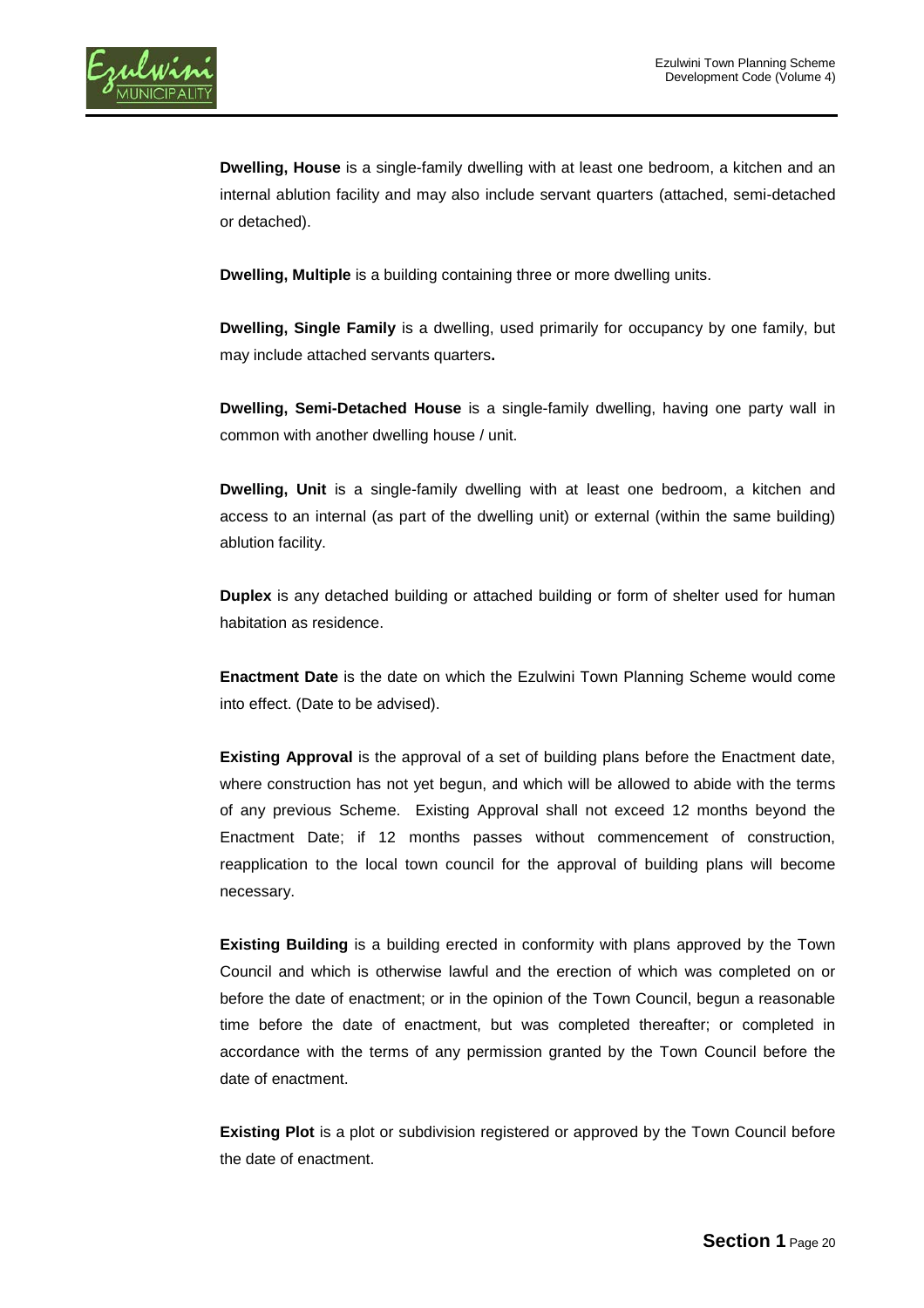

**Existing Use** is any use that was lawfully in existence before the Enactment Date. Any change in use after the Enactment Date must conform with the most recently approved Scheme regulations.

**Extension** is an enlargement or addition to a building.

**Family** is an individual, or group of persons who live together as a residential unit.

**Flat** is a single-family dwelling-unit with at least one bedroom, a kitchen and access to an internal ablution facility. Flats usually do not have independent ground floor entries and are usually multi-storey with staircases, elevators and passageways.

**Flood Plain** is a relatively flat or low lying area adjoining a river, stream or watercourse, which is subject to partial or complete inundation or which is subject to the unusual and rapid accumulation of runoff waters from any source.

**Floor Area** is the sum of the area of several storeys of a building, as measured from the exterior faces of the enclosing walls, including verandas and garages, but excluding:

- Buildings or portions thereof without roofs.
- Below grade parking areas.
- Unclosed exterior mechanical equipment or rooftop mechanical / utility rooms or structures.
- The final floor to floor rise of rooftop fire stairs.

Unroofed balconies and porches, provided that such shall not be enclosed in any other way than by parapet or handrail not more than 1.5m high or a wire mesh screen.

**Floor Area Ratio (FAR)** is the figure that expresses the total floor area as a multiple of the area of the plot. This figure is determined by dividing the collective floor area of all buildings on a plot by the area of that plot.

**Garage** is a building not exceeding sixty square metres (60m²) in area, used for the parking or storage of one or more motor vehicles and having no repair or service facilities.

**Garage, Parking** is a building over sixty square metres (60m²) in area used for the parking of motor vehicles without repair or service facilities. The term parking garage may include a parking garage accessory to the principal use, either for public or private use.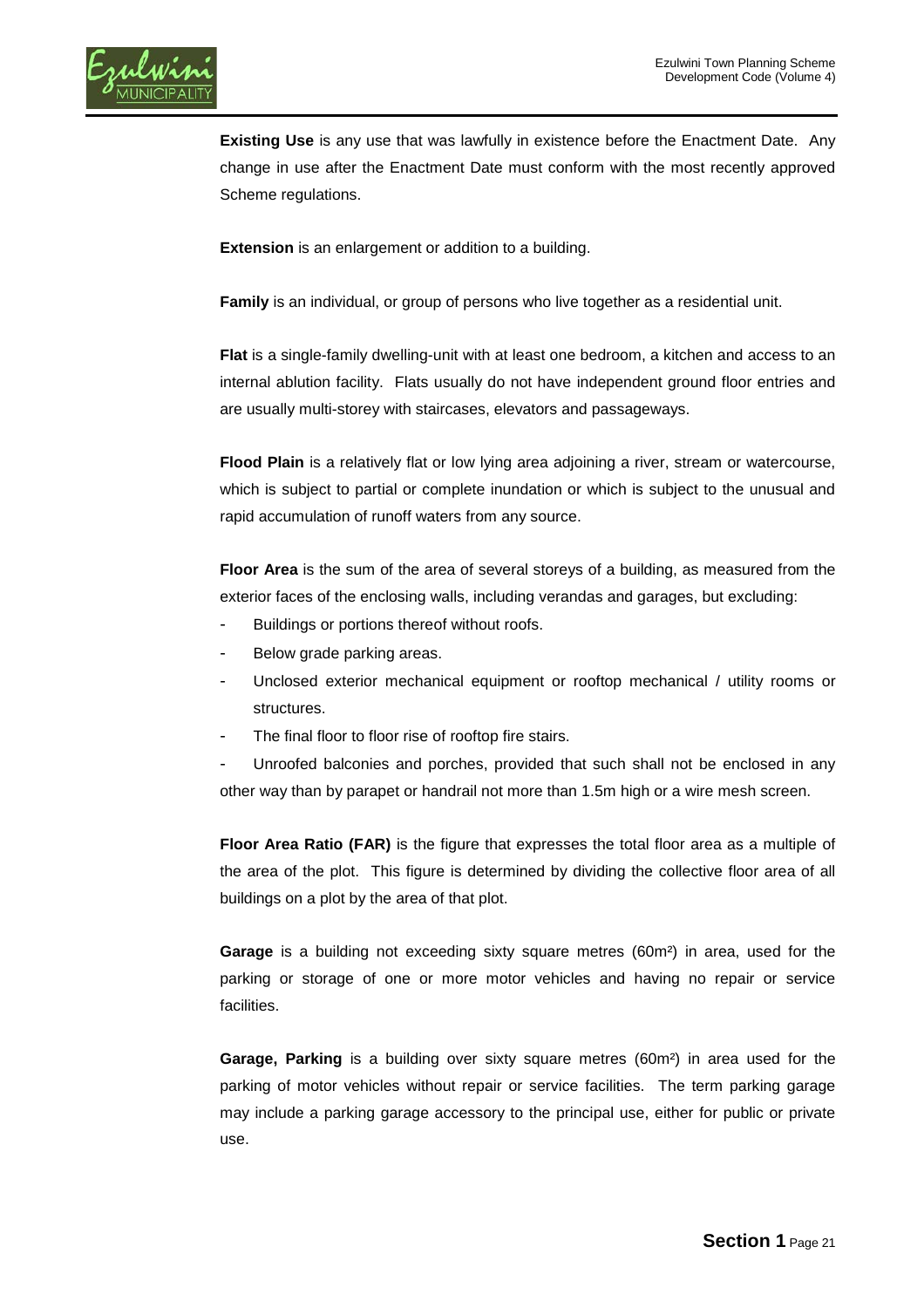

**Garage, Repair** is a building with facilities for the repair of motor vehicles, including body and fender repair, painting, rebuilding, reconditioning, upholstering, equipping or other motor vehicular maintenance or repair.

**General Dealer** shall be defined as per the nature of the business of the development in question (i.e. shop, wholesale, warehouse, bottle store, etc.) and shall not unconditionally be allowed in the appropriate zone as per its nature of business.

**Ground Floor** is a floor at ground level or the floor of the storey in which the principal entrance of a building is located.

**Guest House** is generally a private home, which has been converted (often with the supplement of a number of additional bedrooms) for the dedicated and exclusive use of guest accommodation with public areas that are for the exclusive use of the guests. The owner or manager either lives off-site or in an entirely separate unit on the property. A Guesthouse offers a wider range of services than a B&B, and usually caters for all meals. It includes the term *Cottage(s)*. A guesthouse is usually limited to 10 bedrooms. A Guesthouse could be licensed to serve Malt & Wine to stay in guests.

**Habitable Room** is a room used for human occupation, including work places, but excluding bathrooms, toilets, staircases, passageways, delineated entry halls, garages, lift cars, photography dark rooms, utility / mechanical rooms and rooms used exclusively as kitchens.

**Home Church** is used to describe an independent assembly of worshippers who gather in either a home or rented space. Sometimes this occurs because the group is small and financially restricted to rent or own a designated church building.

**Home Industry** is the use of a part of the dwelling-house for the making and selling of craft-work, which can include tailoring and woodwork, amongst other.

**Home Occupation** is the use of a dwelling for gainful employment, which is clearly incidental and subordinate to its use as a residence and where there is no stock in trade, repair of machinery and vehicle or goods are kept, sold or displayed upon the premises and does not interfere with the amenities of the neighbourhood in terms of noise, vibration, pollution and not be in contravention of health legislation. It includes the terms home industry, home vendor, home office and Spaza Shop.

**Home Office** is the use of a part of the dwelling-house for administrative purposes, which could be computer and printing related.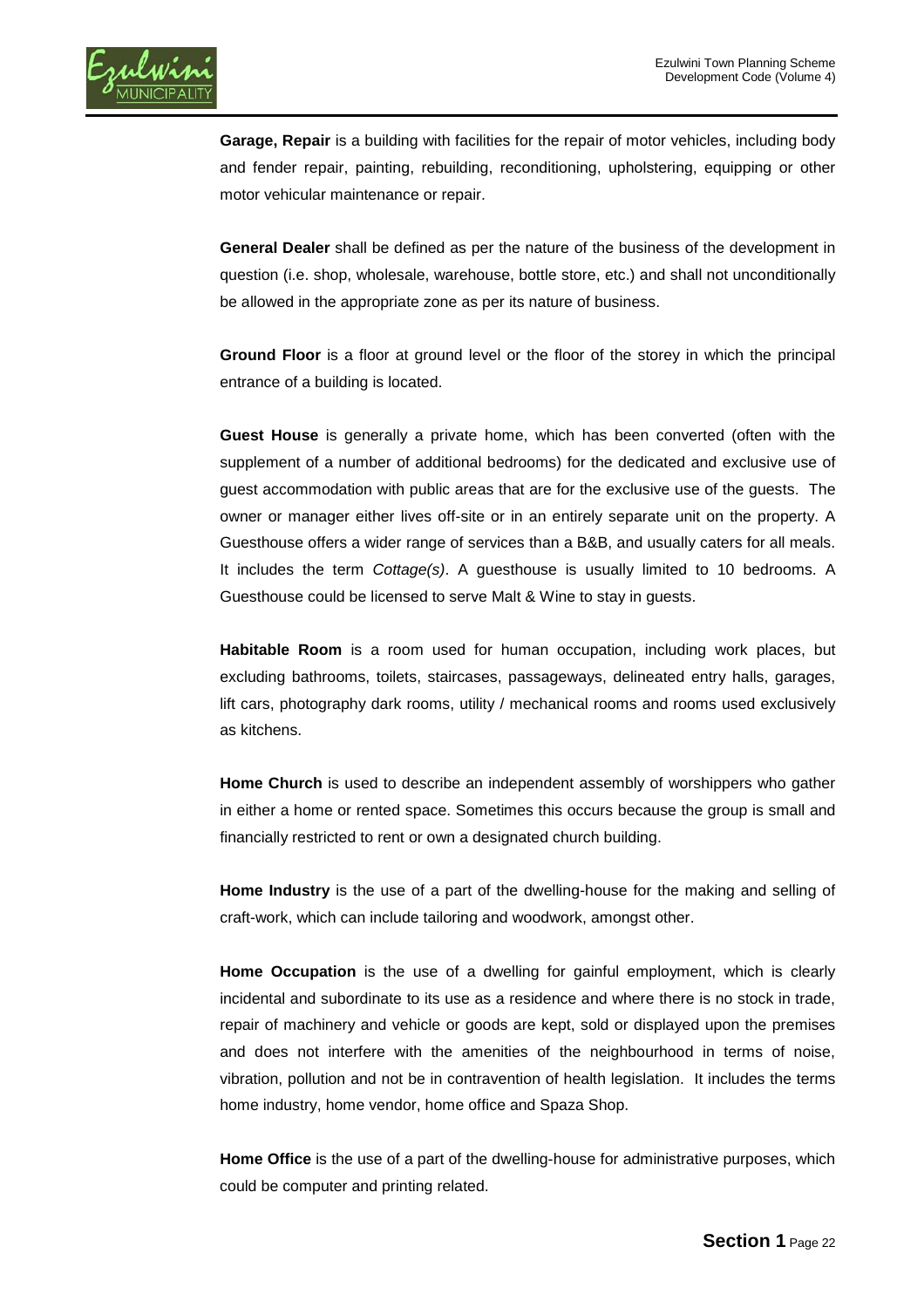

**Home Vendor** is the use of a part of the dwelling-house for purposes of storage and displaying of goods such as Plastic (Tupperware), Cosmetic Products and Jewellery.

**Hostel** is a single or multi-storey building containing a number of sleeping accommodation, with communal ablution facilities and no kitchen. Meals are usually not prepared for residents.

**Hotel** is any commercial establishment containing ten or more rooms providing temporal accommodation with internal ablution facilities, (excluding kitchen facilities) for transient persons (visitors); meals are generally provided in a communal dining room to both public and visitors and may have a restaurant. The term shall include Motels and Boutique Hotels.

**Improvement** is the physical change or additions to developed or undeveloped plots that may be necessary to produce usable or desirable plots, including but not limited to buildings, playfields, parks, utilities, filling, grading, excavation, streets and other paving.

**Industry** is the use of a building and/or land as a factory within the meaning of the Mines, Minerals, Works and Factories Act 1972 (Act 17 of 1972).

**Industry, Noxious** is an industry or land used for the trade or manufacture of goods, or that offers service, which causes any nuisance or health hazard in the form(s) of noises, vapours, dust, smells, waste liquids or solids emanating from the premises.

**Institution** is a welfare institution, hospital, nursing home, sanatorium or clinic, whether public or private and includes offices incidental thereto.

**Loading Bay** is an **off-street** area, provided for delivery vehicles when loading and unloading goods.

**Loading Zone** is an **on-street** parking space, provided for delivery vehicles when loading and unloading goods.

**Local Authority** is the Ezulwini Town Council.

**Local Planning Authority** is the authority / department responsible for Town Planning matters by way of authority granted or delegated by the Local Authority.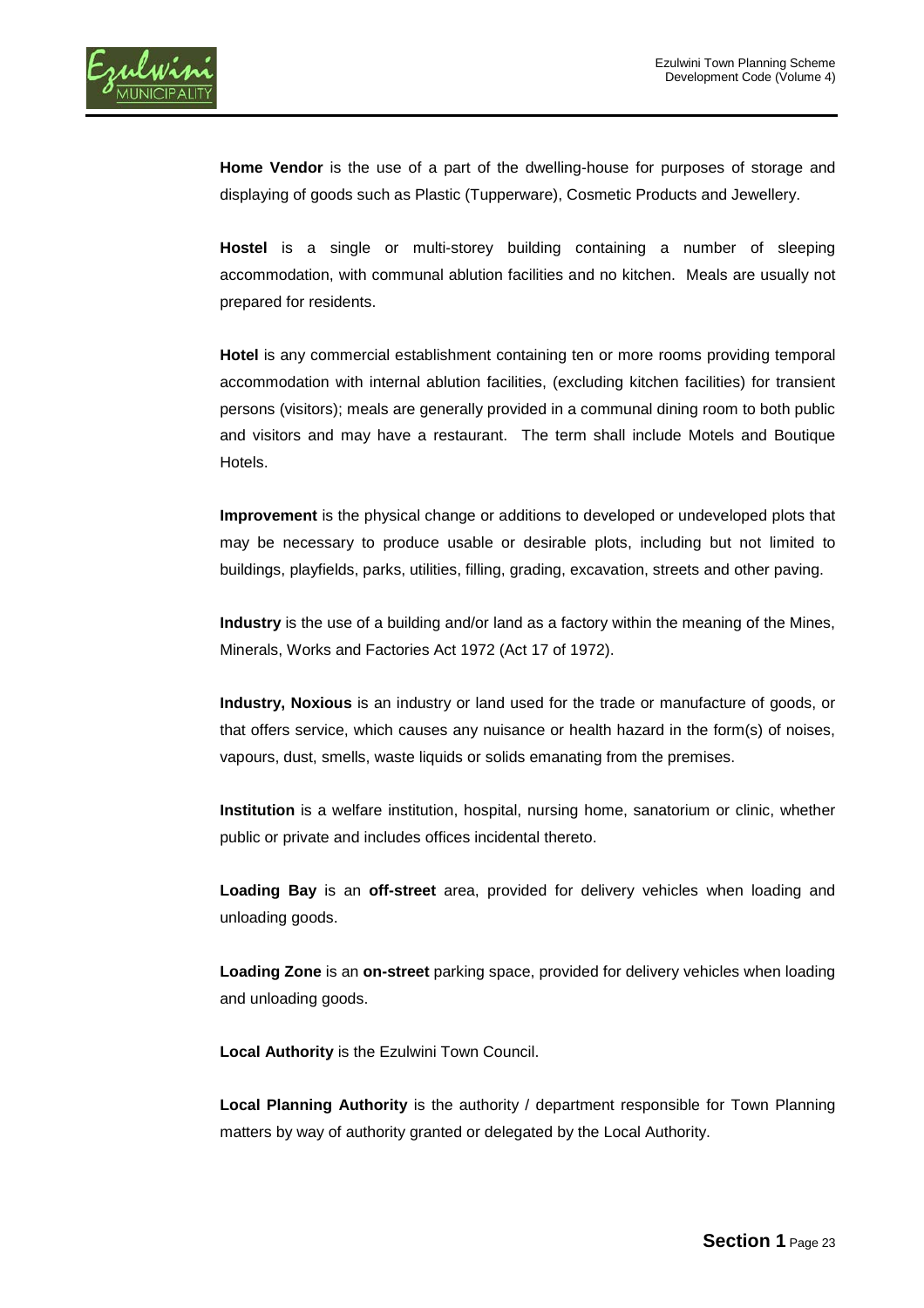

**Lodging Facility** is any building containing less than ten rooms, providing accommodation to transient persons with internal or external ablution facilities, excluding kitchen facilities, as meals are generally provided in a communal dining room. The term shall include a Bed & Breakfast Facility and Guesthouse.

**Map** is the Zoning Map(s) as amended from time to time.

**Market** is a public open space, covered area, or building with one or more stalls, where any member of the public is allowed to apply to rent such stalls to be used for the trade or sale of goods and/or services.

**Mega Church** is a large church having 500<sup>[1](#page-0-0)</sup> or more churchgoers on average in weekend attendance.

**Minister** is the Minister of Housing and Urban Development, who is responsible for town planning related matters in Swaziland.

**Mixed Use** is a plot or building containing more than one use anyone of which occupies more than 20 percent of the floor area.

**Mosque is** a place of worship for the Muslim faith.

**Motor Vehicle Sales** is a plot or building used for storage and display for sale of any motor vehicle or any type of caravan.

**Motor City** is an up market motor sales showroom with prominent street frontage, visibility and landscaping.

**Non-Conforming Use** is a use of land or buildings that was lawful prior to this Scheme being enacted or amended but which is prohibited, regulated or restricted under the provisions of this Scheme. Such non-conforming use includes, but not limited to, nonconforming signs.

**Nursery,** is a place used for the sales of plants and outdoor equipment, (also referred to as a Garden Centre).

 $1$  Rate adapted for Swaziland.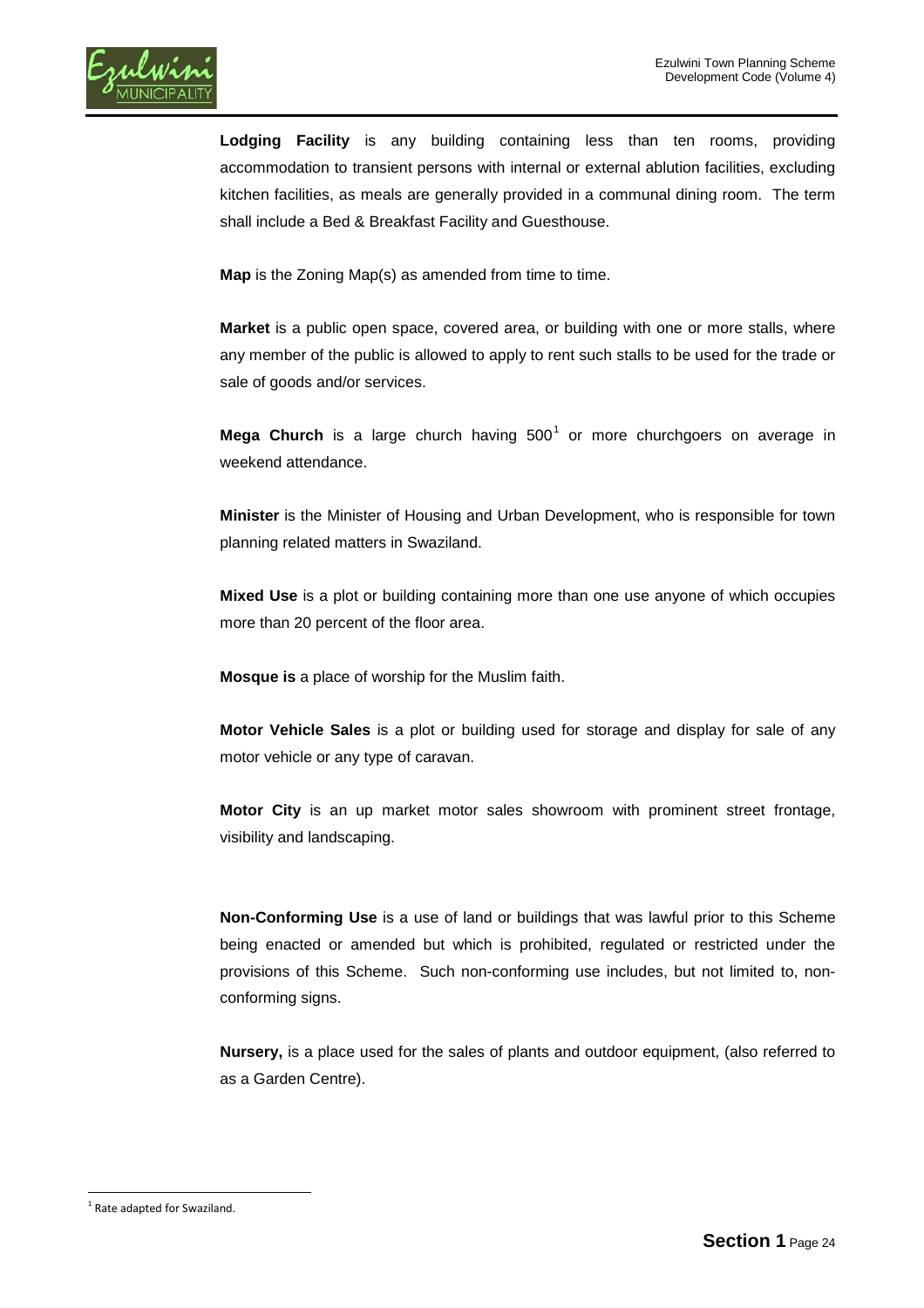

**Occupier or Occupant** is in relation to any building or land any person in actual occupation of such without regard to the title under which he occupies and includes the agent of the occupant who is absent from the area or whose address in unknown.

**Office** is a building or space used for administrative purposes and includes professional offices and financial institutions.

**Office, Professional** is a building used for administrative purposes and employing not more than 10 persons or requiring more than 6 parking spaces.

**Open Space** is land designated for use and/or benefit of the public and it includes conservation land and land dedicated for the preservation of sensitive habitats or species, parks, gardens, playgrounds, recreational parks or squares and buildings incidental thereto.

**Open Space, Private** is a private property where the right of access to the public is reserved by the owner or manager of such property, whether on condition of payment or otherwise.

**Open Space, Public** is a property held in the public trust by agency or branch of the Government, where the public is entitled or permitted to have access, whether on condition of payment or otherwise.

**Owner** is in relation to a building or land: the registered owner; the holder of a stand licence; any lessee under a registered lease; the person administering the estate of any person, either as executor, administrator, guardian or in any other capacity; any person receiving the rent or profits of any land or premises from any tenant or occupier thereof, or who would receive such rents or profits if such land or premises were let, whether on his own account or as agent for any person entitled thereto or interested therein; or the duly authorized agent of an owner referred to above.

**Outbuilding** is an additional / second structure(s) on a property such as a garage, sheds etc., which in the opinion of the Town Councilis reasonably required in connection with use of a dwelling unit or residential building on the same plot or site. Outbuildings may not be used for residential purposes unless otherwise specified by the Local Authority.

**Panhandle** is the narrow access portion by which the buildable area of a panhandle plot gains access.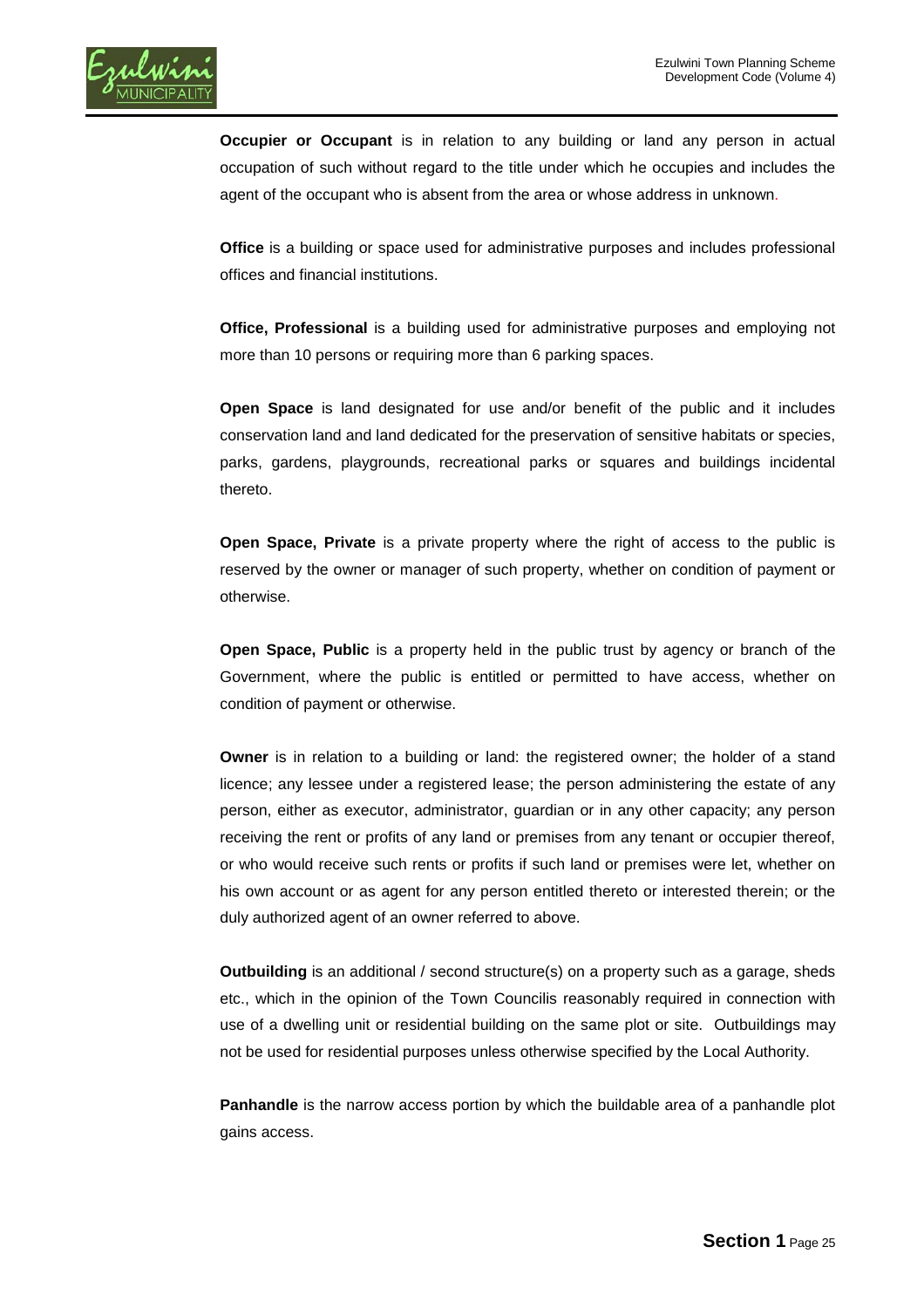

**Panhandle plot** is a subdivision, which results in one or more of the portions created by such subdivision gaining access by means of a narrow access.

**Park** is an open-air recreational facility, which is not an accessory to any other use on the same or any other plot, but excludes sports stadiums.

Parking Facility See Garage, Parking or Parking Lot.

**Parking Lot** is an area provided for the accommodation or parking of motor vehicles on a plot for restricted access in connection with a particular use.

**Parking Lot, Public** is any plot which is used for the accommodation or parking of motor vehicles and is not accessory to any other use on the same or any other plot and contains parking spaces accessible to the general public either free or on a commercial basis.

**Party Wall** is a building wall constructed immediately adjacent to a side plot line and connected to a building on the adjoining plot.

**Petrol Filling Station** is a use, including any buildings on the plot, used for the retail sale of motor fuel and lubricants and incidental services such as lubrication and the sale; installation, or minor repair of tyres, batteries or other motor vehicular accessories. The term petrol filling station shall not include a repair garage.

**Place of Instruction** is a building used as a school, college, technical institution, lecture hall or other educational centre, crèche, monastery or convent.

**Place of Public Worship** is a building used as a church, chapel, oratory, synagogue or other place of public devotion and also a building for use as a place for religious instruction or an institute on the same plot, but shall not include dwellings.

**Place of Refreshment** is a restaurant, tea room / garden, coffee house, and the area for the retail sale of meals and refreshment, fresh produce, cold drinks, foodstuffs and/or reading matter; but excludes a hotel, club or bar whether in the same building as the place of refreshment or not.

**Plot Area** is the total horizontal area contained within the plot lines, excluding space within right of ways and panhandles, but including the area contained in any servitude.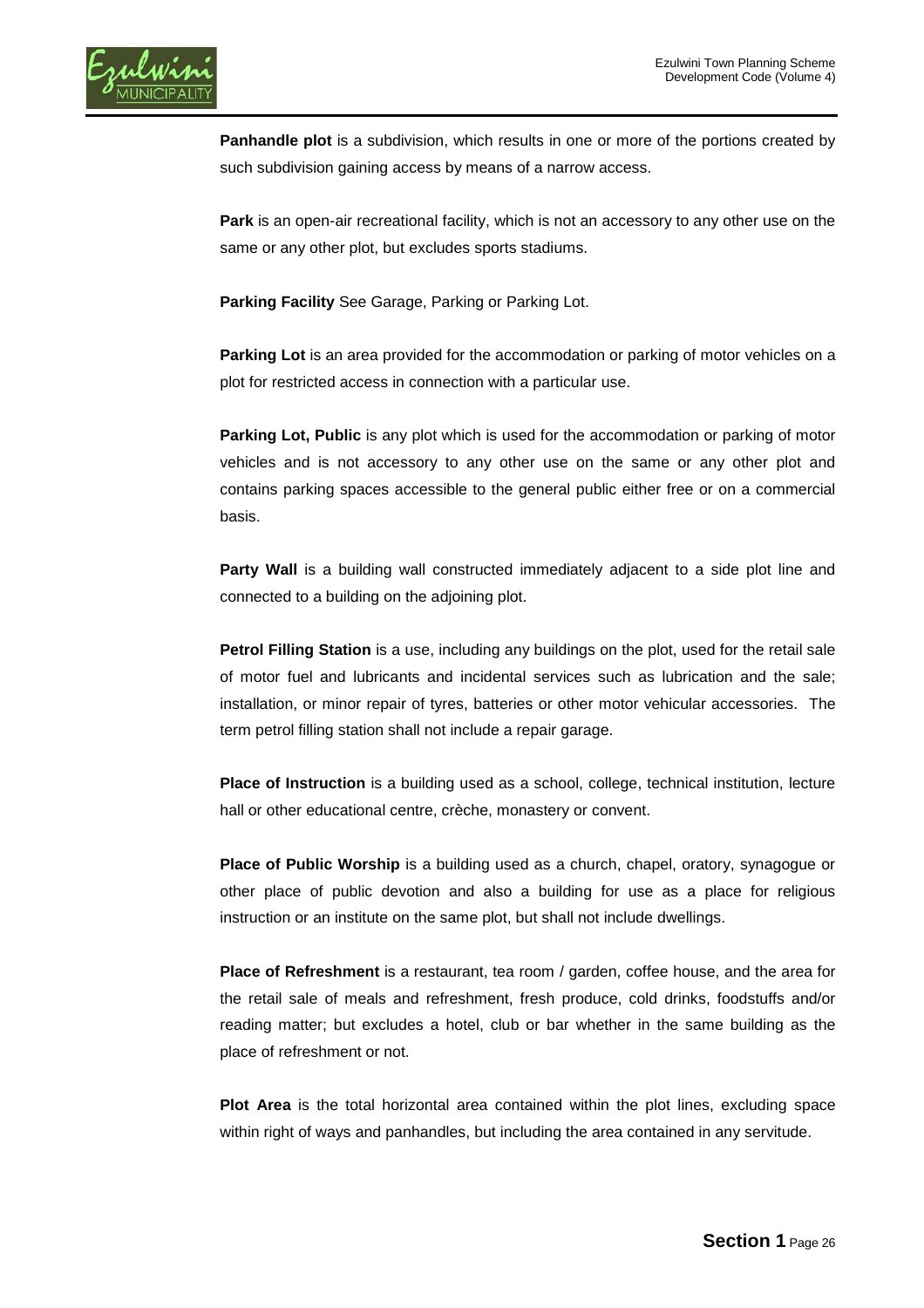

**Plot Consolidation** is the act of joining two or more contiguous plots, held in the same ownership, previously separated by subdivision into a single plot by elimination of the common boundaries of such plots.

**Plot Coverage** is a figure expressing that portion of a plot lying within plot lines, which is occupied or which may be occupied under the provisions of this Scheme as building area.

**Plot Frontage** is that portion of the front plot line adjacent to a public right of way.

**Plot Line** is a line forming the boundary of a plot.

**Precinct** is an area within urban regions, which is defined according to a spatial logic and the functionality of an area. Precincts usually have an identity of their own with characteristics unique to the identity and uses found within that area.

**Premises** are buildings or establishments and any accessory structures, in addition to the plot upon which it is situated**.**

**Pre-School** is an educational facility that prepares toddlers to start school.

**Property** is any plot or piece of land, with or without structures, that is registered with the Deeds Office.

**Public Stream** is a watercourse of natural origin wherein water flows in ordinary seasons, whether or not such watercourse is dry during any period of the year, and whether or not its conformation has been changed by artificial means and includes swamps or marshes whether forming the source or found upon the course of or feeding such watercourse.

**Recreational Building or Use** is any establishment providing facilities for recreation, including but not limited to, picnicking, bicycling, tennis and similar activities.

**Recreational Open Space** is useable open space land designated for recreational purposes and does not include land designated for the protection of sensitive habitats or species.

**Recreational Open Space, Active** is any usable open space land designed specifically for participatory athletic recreational purposes, including but not limited to: sports fields and golf courses: and does not include land designated for the protection of sensitive habitats or species.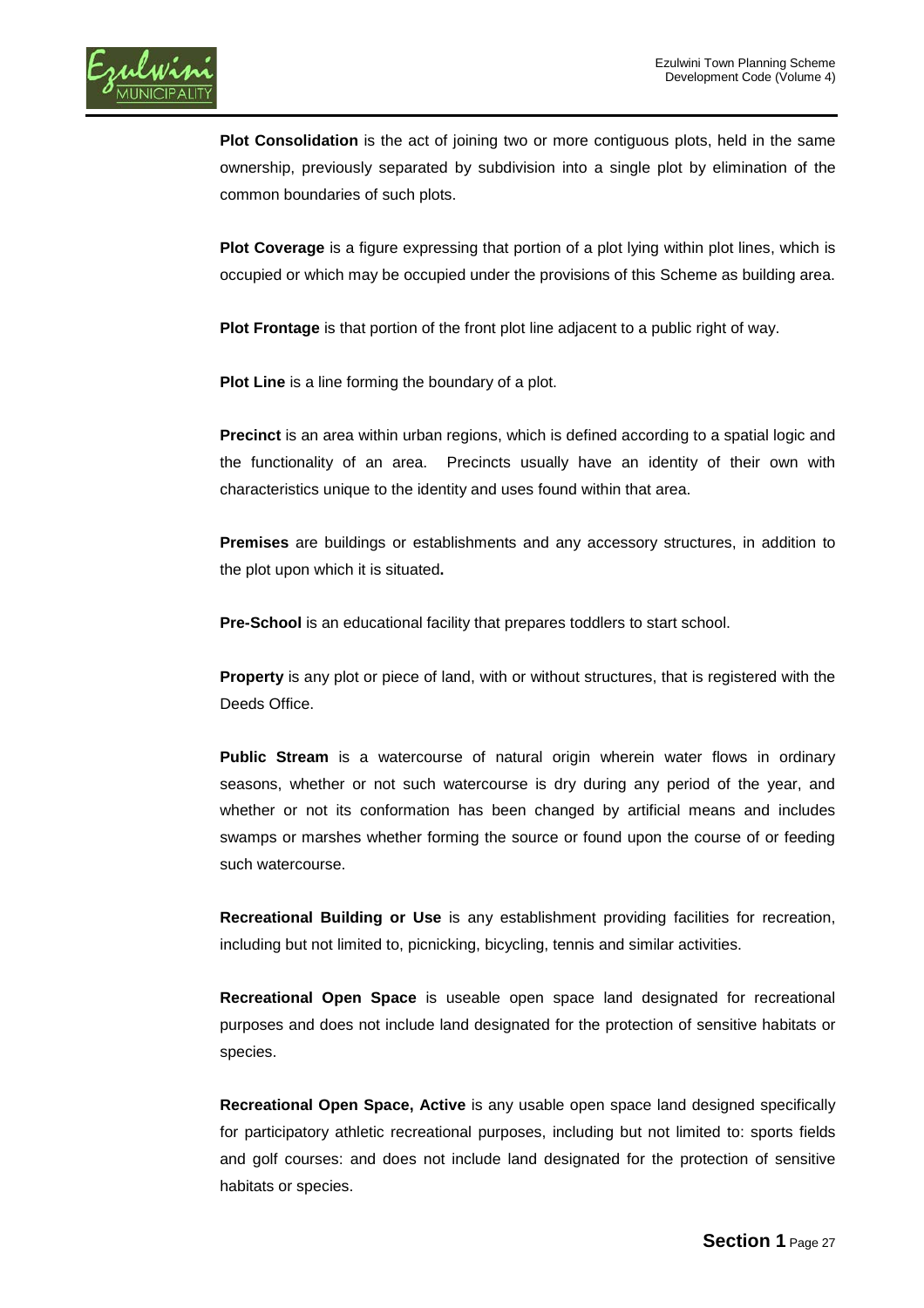

**Recreational Open Space, Passive** is any usable open space land designated, but not limited to: public parks, greenbelts, trails, and walkways: and may include land designated for the protection of sensitive habitats or species**.**

**Refuse** is any solid garbage, ashes, rubbish, commercial waste, dead animals or building waste.

**Refuse Container** is a receptacle for the temporary storage of refuse, including: bins, dumpsters, and other similar containers.

**Rental Unit** is a habitable room (attached or detached to the main Dwelling House), providing sleeping accommodation (in addition to a bathroom facility and kitchen) to one or more persons who are not members of the family of the owner and where the accommodation is not under the exclusive control of the occupants.

**Repair** is any construction, which replaces materials but does not change the height, number of stories, size or location of a building.

**Restaurant** is a place of business where food, drinks or refreshments are prepared and sold to customers primarily for consumption on the premises. This term shall include, but not be limited to, an establishment known as a café, lunch counter, cafeteria or other similar business, but shall not include a take away. In a restaurant, any facilities for take away shall be clearly subordinate to the principal use of providing prepared foods for consumption on the premises.

**Retail Area** is the area of business where goods are displayed to the public, and where transactions are conducted.

**Retail** is the sale of goods other than wholesale.

**Right of Way** is the total width of and land used, reserved or dedicated as a street, road, alley, sidewalk or utility servitude.

**Road** is any street, bridge, land or through-fare shown on the general plan of a township or other division of land or in respect of which the public has acquired a right of way.

**Road, Distributor** is a principal road or street in a network, which connects residential and commercial areas with other areas.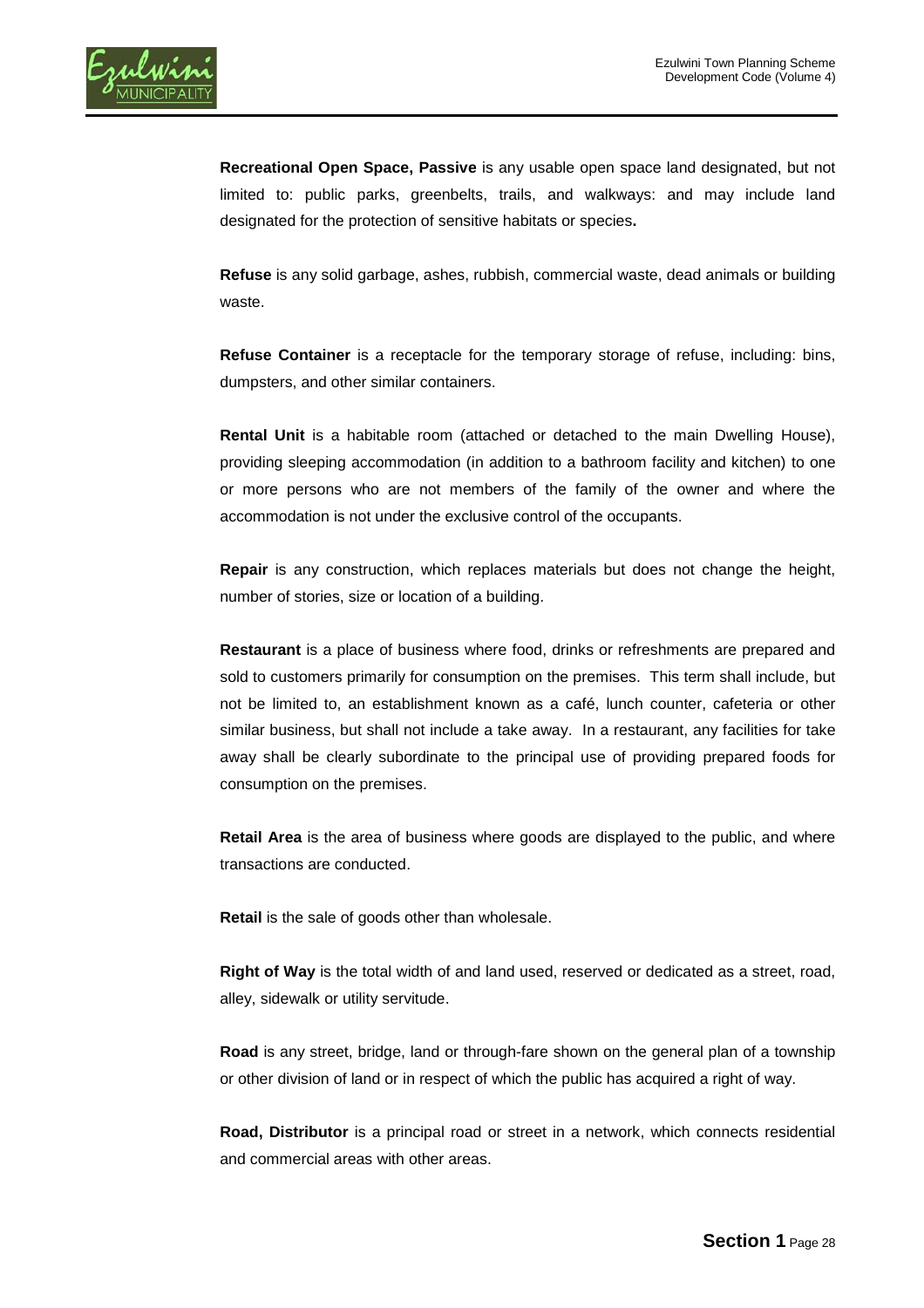

**Rooming House** is a residence used as a commercial establishment that provides overnight accommodation for one or more persons. The term shall include a lodging house, but not a club or hotel.

**Rooming Unit** is a portion of a larger building containing one or more habitable rooms for living or sleeping purposes: but not for the preparation or eating of meals.

**Scheme** is the Ezulwini Town Planning Scheme, 2014.

**School Educational Service** is a business college, trade school, art or dance school, or similar organisation offering training in a specific field.

**School** is any building operated, maintained or supported by the Ministry of Education and Training for educational purposes and such other community uses as deemed necessary and desirable. The term shall include all educational functions, the structures required to house them and all accessory uses normally incidental thereto, including but not restricted to athletic fields, gymnasiums, parking plots, playgrounds, stadiums and open space.

**School, Private** is any place of instruction, including an authorised home occupation, which receives children for nursery schools, kindergarten, elementary, secondary, or higher school instruction: having its own admission standards, usually for payment, and should be licensed and monitored by the Ministry of Education and Training.

**School, Public** is any building operated, maintained, or supported by the Ministry of Education and Training for instructional purposes and such other community uses deemed necessary and desirable. The term shall include all educational functions, the structures required to house them, and all accessory uses normally incidental thereto, including, but not restricted to: athletic fields, gymnasia, parking lots, playgrounds, stadium, teacher housing facilities and open space.

**School, Vocational**, is an institution offering training in a specific field - primarily to adults, such as: a business college, trade school, art or dance school, and other similar institutions.

**Scrap Yard** is any land or building used for the dismantling and/or storage of scrap metal, scrap vehicles, scrap machinery or any other scrap metal, whether such dismantling or storage is done for either the re-sale, re-using or disposal of such scrap.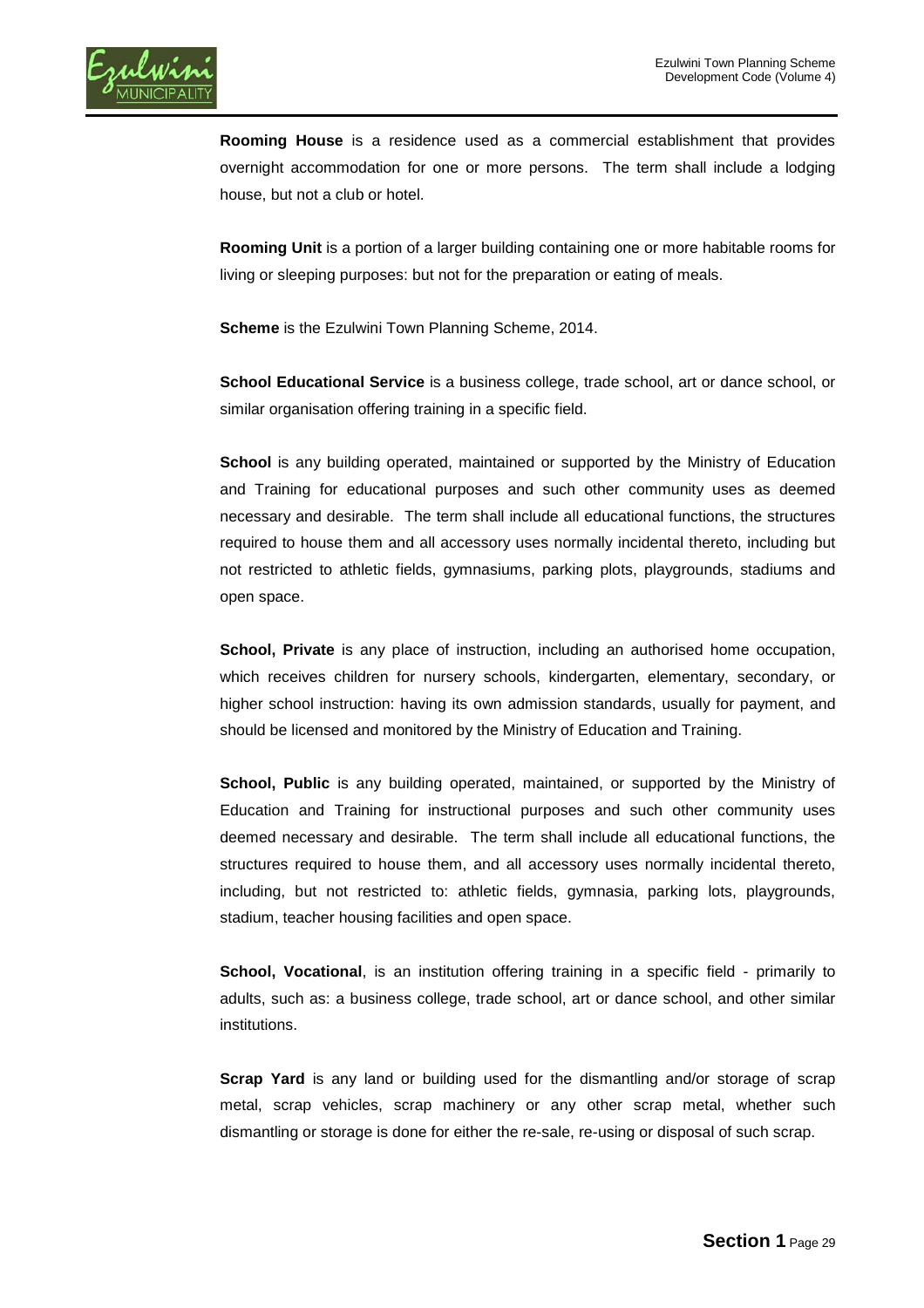

**Second Dwelling Unit** is a single-family dwelling with at least one bedroom, a kitchen and access to an internal ablution facility with independent ground floor entry, however which are subordinate to the main dwelling house on the property. The use can also be described as a Granny Flat.

**Semi-Detached** refers to two housing units that share a common wall.

**Servants Quarters** is a dwelling unit for the convenience and/or accommodation of *bona fide* domestic servants.

**Servitude** is an area of land granted as a right of way by the owner thereof for the purpose of installation of public utilities, including but not limited to: sanitary sewer, water lines, electricity lines, telephone lines or stormwater drains, whether shown on a subdivision plan as set forth in subdivision regulations or otherwise.

**Setback** is the area between the plot line and the building line as legally mandated by the local zoning regulations, wherein property owners have no legal or vested right to extend or construct a building or structure without special permission and approval.

**Setback Line** is a line drawn parallel with the plot line and being a distance there from by the amount as required for the district in question.

**Shop** is a building used for the purpose of carrying on retail trade where the retail comprises at least 60% of the floor area and includes any other use on the same plot incidental and subordinate to the conduct of the retail trade thereon, and shall not include a bottle store.

**Smallholding i**s a farm of small size. It could be a farm supporting a single family with a mixture of crops (subsistence farming) or in more affluent areas may be valued primarily for the rural lifestyle that it provides as owners do not live off the farm or earn their livelihood from it.

**Social and Cultural Use** is any building or land where persons congregate for social, recreational, entertainment, cultural or other communal, civic or public purposes, such as a public hall, theatre, cinema, music hall, sports stadium, art gallery, museum, public library or for purposes of exhibitions of trade or industry.

**Spaza Shop** is the use of a dwelling as a retail trade for convenience goods and it can be used as a communication room or as a means of access using telephones.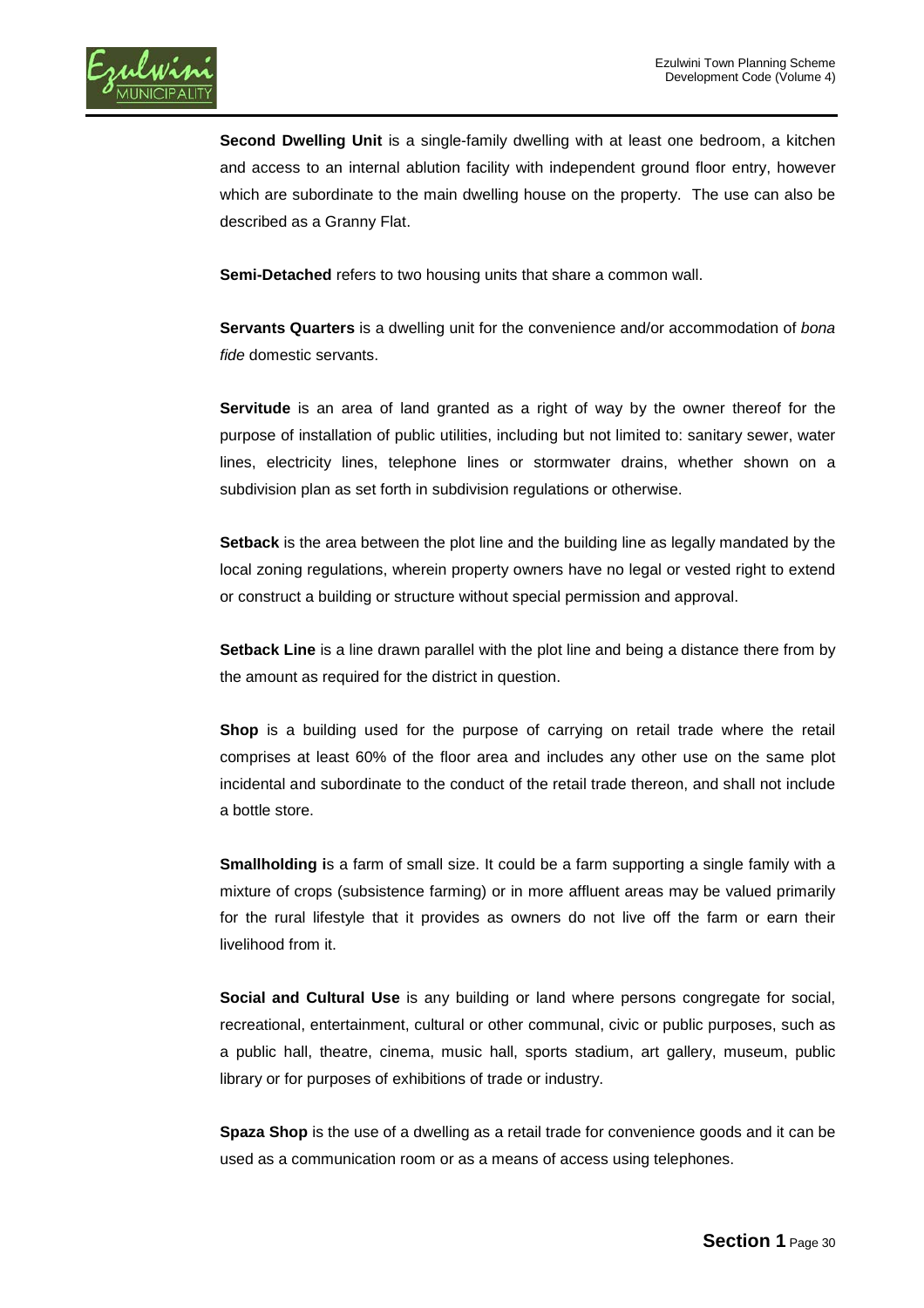

**Sport Bar & Pub / Grill:** Is a place of entertainment, where alcoholic and non-alcoholic beverages may be served in a Bar Area together with a light meal and where [sports](http://en.wikipedia.org/wiki/Professional_sports) fans watch games on large-screen televisions.

**Storey** is that portion of a building between the surface of any floor and the next floor above. A partially below grade storey shall be counted in building height if its ceiling is over 1,5 metres above the average grade level of the area covered by the building.

**Street Centre Line** is a line midway between and parallel to the two street lines or as defined by the middle of the carriageway for streets having no defined right of way or street lines.

**Street Frontage** See Plot Frontage; Section 1 - Page 27.

**Street** is a right of way, designated on the Surveyor General's cadastral map series whether dedicated and opened or not, for the use of the Ezulwini Town Council.

**Street Line** is the line separating the right of way from abutting plots, which defines the edge of an existing or proposed right of way shown on any plan approved by the Town Council.

**Street, Arterial** is a principal street in a network, which provides vehicle access between residential, commercial and industrial areas of the Urban Area, as designated on the Structure Plan map.

**Street, Collector** is a street, which is part of a vehicle circulation network within a neighbourhood and which intersects with at least one arterial street.

**Street, Local** is any street, which does not qualify as an arterial or collector street.

**Structure** is anything constructed, including a building, the use of which requires permanent location on the ground, or anything attached to something having a permanent location on the ground and including, among other things, radio or television towers, reviewing stands, platforms, flag poles, tanks, bins, gas holders, chimneys, swimming pools, bridges and retaining walls. The term structure shall not include mechanical equipment, but shall include the supports for mechanical equipment.

**Subdivision** is the division of a single plot into two or more plots, including changes in street lines or plot lines for the purpose, whether immediate or future, of transfer of ownership or of building development.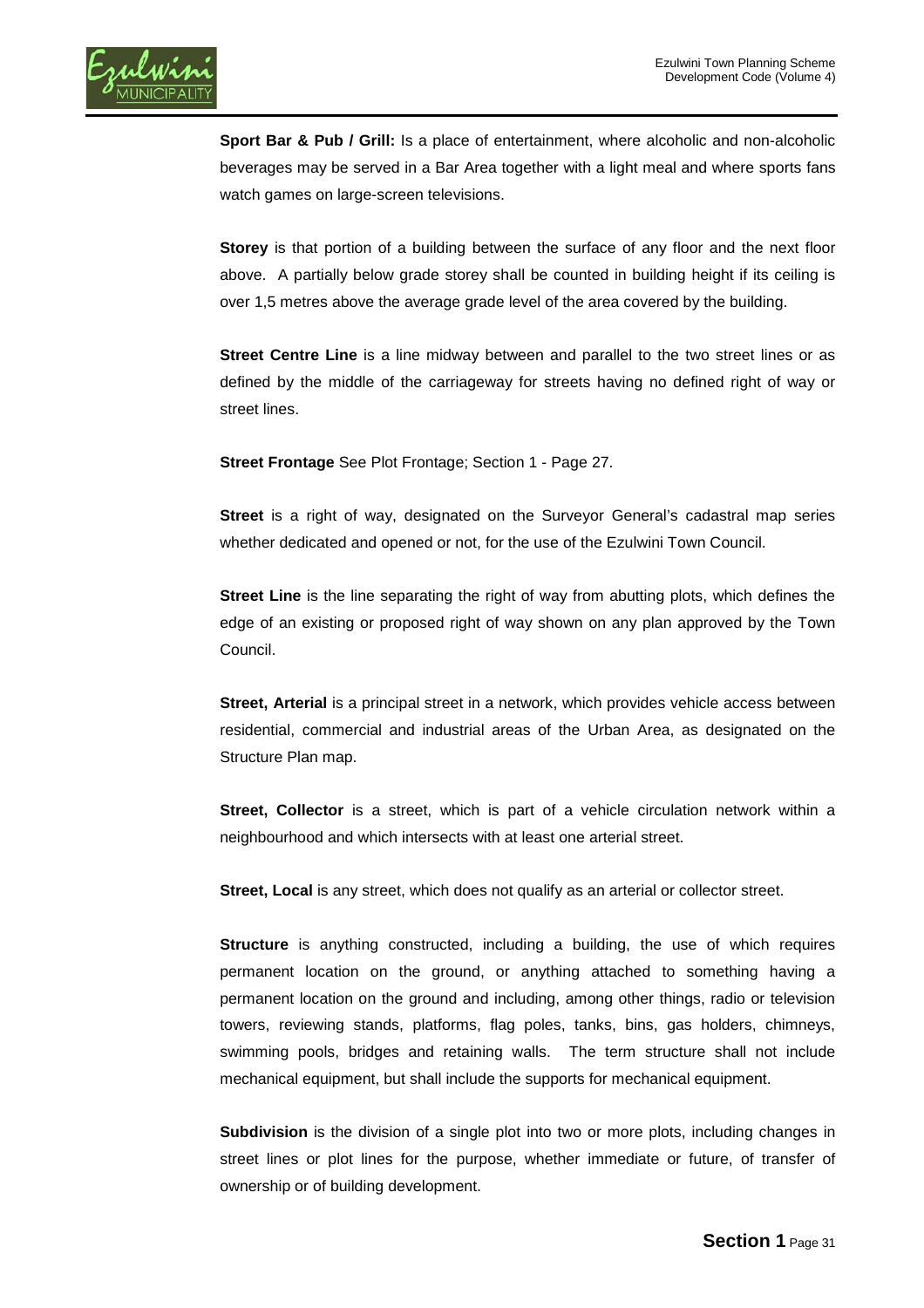

**Substantial Improvement** is any repair, reconstruction or improvement of a building the cost of which equals or exceeds 50 percent of the market value of the building either before the improvement or repair is started, or if the building has been damaged and is being restored before the damage occurred. For the purposes of this definition, 'substantial improvement' is considered to occur when the first alteration of any wall, ceiling, floor or other structural part of the building commences, whether or not that alteration affects the external dimensions of the structure. The term does not however, include any project for improvement of a structure to comply with existing health, sanitary or safety regulations, which are solely necessary to assure safe living conditions.

**Surgery** is an office for doctors, dentists and associated technicians, but not including the care of patients except on an outpatient basis and not including hospital patient service.

**Swimming Pool** is a body of water of artificial construction, either indoors or outdoors, used for swimming or recreative bathing, together with buildings and equipment and being over 750mm in depth any place in the pool. Swimming pools shall be considered accessory buildings.

**Take-a-Way** is a place of refreshment devoted to the preparation and retail sale of ready to consume food or beverages for consumption off the premises and where the floor area allocated and used for customer queuing for carry out and on-premises consumption is greater than ten percent of the total floor area on any one storey which is accessible to the public.

**Tea Garden** is a place of business located in a natural environment where food and refreshments are prepared and sold to customers primarily for consumption on the premises. This term shall include, but not be limited to, an establishment known as an alfresco or open-air restaurant, but shall not include a take away.

**Town Council** is the Ezulwini Town Council and its authorized officers.

**Townhouse, Complex** is a building with three or more *attached* single family dwelling houses each with independent ground floor entry and a small garden.

**Townhouse, Duplexes** is double storey - single family dwelling houses part of a Townhouse Complex.

**Townhouse, Simplexes** is single storey - single family dwelling houses part of a Townhouse Complex.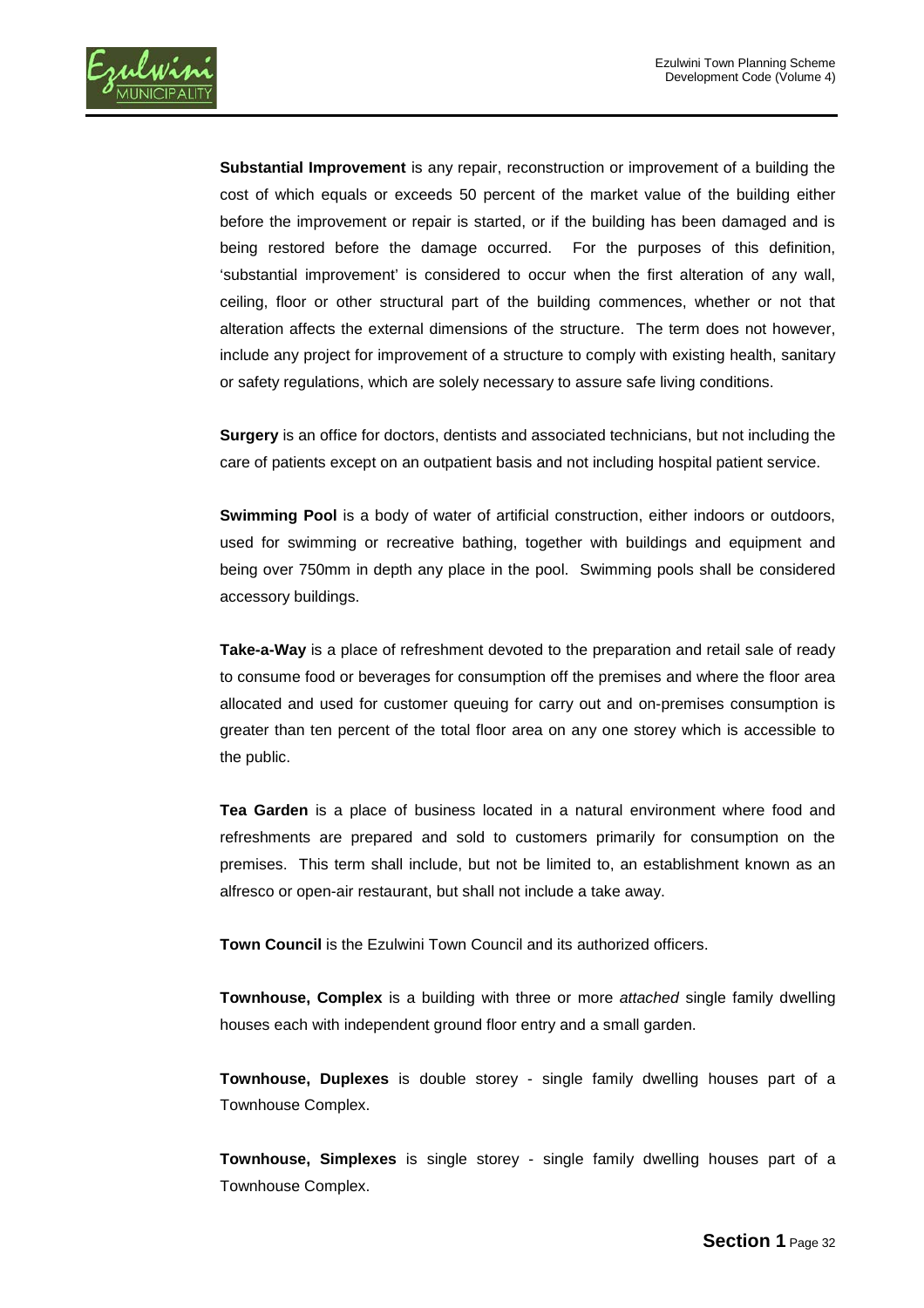

**Trash Container** is a receptacle for the temporary storage of refuse, including bins, dumpsters and other similar containers.

**Tuckshop** is an informal building or kiosk used for the purpose of carrying on retail trade of convenience goods.

**Unit** is any detached building on a plot.

**Urban Area** is the Ezulwini Urban Area, as declared by the Local Government Act, 1995 and subsequent amendments thereto.

**Urban Development Boundary** is an area in which urban development is occurring and within which development should be guided and controlled.

**Use** is the principal purpose for which a plot and/or main building thereon is intended or for which it may be used, occupied or maintained.

**Use, Change** is any change of use of land or of a building from that of one district to another.

**Use, Conditional** is a use which is not appropriate to a particular district as a whole, but which may be suitable in certain locations within the district only when specific conditions and factors prescribed for such case within the Scheme are present. Conditional uses are allowed or denied by the *SPECIAL CONSENT* of the Town Council.

**Use, Permitted** is a use, which would not be detrimental to public health, safety, order, comfort, convenience, appearance, prosperity or general welfare within any portion of a particular zoning district.

**Variance** is a relaxation of the terms of the zoning regulations where such relaxation will not be contrary to the public interest.

**Warehouse** is any building or land use where goods are stored. The term shall not include storage clearly incidental to the conduct of a retail business or other permitted use on the plot, but may include ancillary office accommodation.

**Wholesale** is the use of buildings or land for the sale of goods to retail or service establishments, which in turn will sell them to consumers who will directly use the goods.